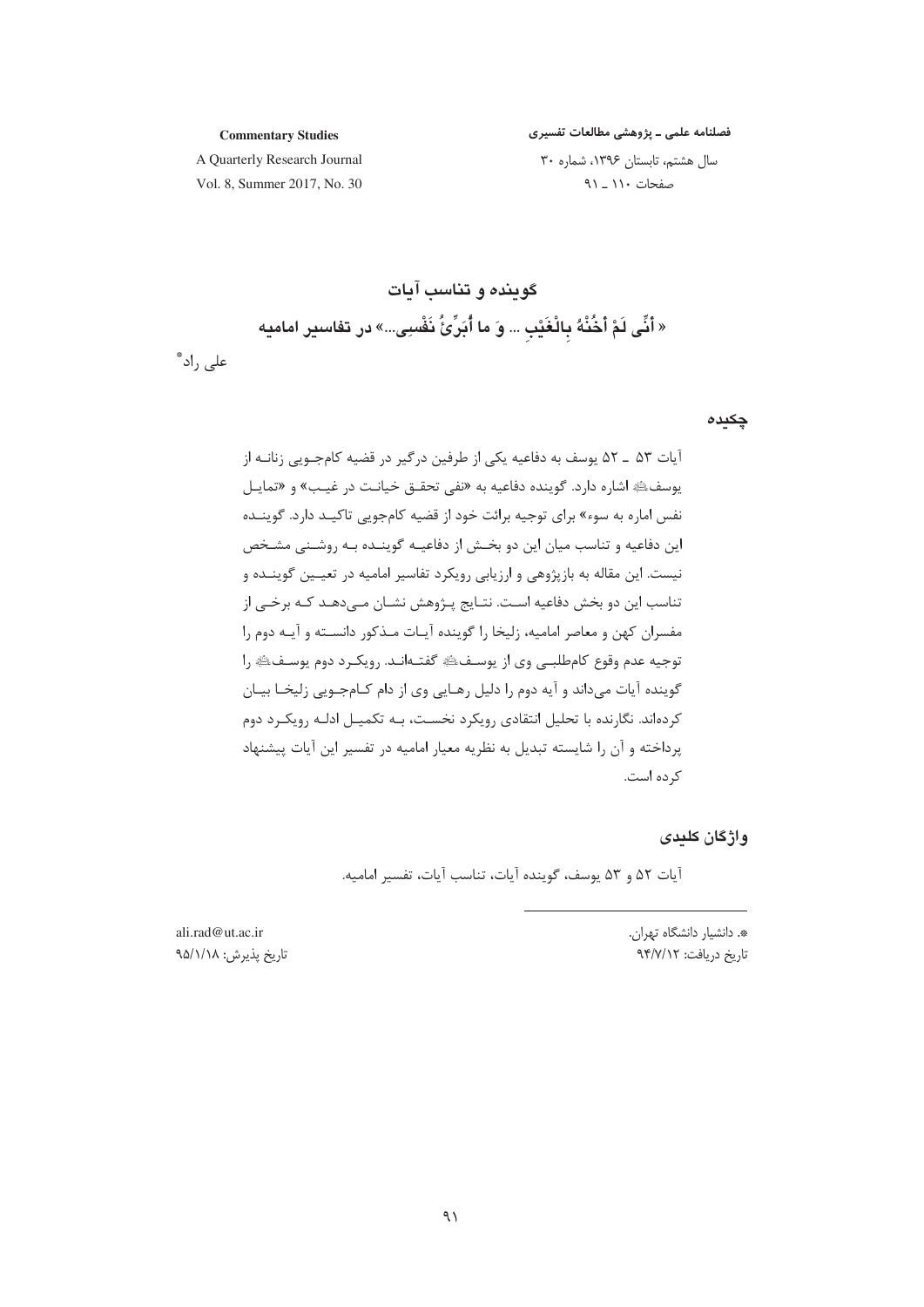۹۲ = فصلنامه علمی ـ پژوهشی مطالعات تفسیری، س هشتم، تابستان ۹۶، ش ۳۰

#### طرح مسئله

آيات «ذٰلِكَ لِيَعْلَمَ اَنِّ لَمْ اَخُنْهُ بِالْعَيْبِ وَاَنَّ اللّٰهَ لاٰ يَهْدِي كَيْدَ الْخاْفِنِينَ \* وَماْ أَبَرّئُ نَفْسِيّ اِنَّ النَّفْسَ لَاَمّارَةً بِالسُّوَءِ اِلَّا ماٰ رَحِمَ رَبِّي اِنَّ رَبِّي غَفُورٌ رَجِيمٌ» (يوسف / ۵۳ ــ ۵۲) در ادامه بخش تعبير خواب پادشاه مصر و آزادى يوسفﷺ از زندان قرار دارد. این آیات در تفاسیر اسلامی نظر به ابهام و دشواری خاصی که در تعیین گوینده آن وجود دارد و نیز توجیه سازگاری نفس اماره با عصمت انبیا، از آیات متشابه دانسته شده (معرفت، ۱۳۷۴: ۳۷۲) و آراء متفاوتی در تبیین مفاد آنها ارائه شده است. پژوهش حاضر این مهم را از منظر تفاسیر امامیه (شیعه اثنی عشریه و زیدیه) با محوریت پرسشهای ذیل و با روش تحلیلی ـ انتقادی به بحث نشانده است:

اهم رویکردهای رایج میان اعلام مفسران امامیه در تعیین گوینده و تناسب آیات ۵۳ ـ ۵۲ سوره يوسفﷺ كدام است؟ چه نقدهايي بر ادله هر يک از اين رويکردها وارد است؟ نظريه معيار اماميـه در تفسـير آیات ۵۳ \_ ۵۲ یوسف کدام است؟

هرچند این پژوهش از پیشینه عمومی در تفاسیر امامیه و تکنگاریهای خاص در تفسـیر سـوره پوسـفﷺ برخوردار است، اما در هیچ یک از آنها اکتشاف رویکردهای مفسران شـاخص امامیـه، ارزیـابی ادلـه آنهـا و ارائـه نظریهای جامع برای برون رفت از مشـکلات فهـم ایـن آیـات، مسـئله اصـلی ایـن پژوهشـیان نبـوده اسـت؛ در پژوهش های نشریافته به فارسی یا عربی نیز مقالهای با محوریت پاسخ به مسائل مد نظر این پژوهش یافت نشد.

# رويكرد بكم: يوسفﷺ

این رویکرد که به اکثر مفسران انتساب یافته است (طوسے، بے تـا: ۶ / ۱۵۴؛ طبرسے، ۱۳۷۲: ۵ / ۳۶۸) در شماری از تفاسیر کهن و معاصر امامیه بهعنوان قول مقبول استدلال شده است (طوسی، بیتا: ۶/ ۱۵۵؛ فیض کاشانی، ۱۴۱۵: ۳ / ۲۶؛ صادقی، ۱۳۶۵: ۱۵ / ۱۲۲؛ طباطبایی ۱۴۱۷: ۱۱ / ۱۹۸؛ سبزواری، بی تا: ۲۴۷؛ شبر، ١۴١٢: ٢۴۵؛ نجفـي، ١٣٩٨: ٨ / ١٣۵؛ فضـل|لله، ١۴١٩: ١٢ / ٢٢۵؛ طيـب، ١٣٧٨: ٧ / ٢١۵؛ مدرسـي، ١۴١٩: ۵ / ٢١٨؛ قرشي، ١٣٧٧: ۵ / ١٣٩؛ امين، ١٣۶١: ۶ / ٣٨٧) در تفاسير كهن و معاصر زيديه نيـز همـين دیدگاه رواج داشته است (بلخی، ۱۴۲۳: ۲ / ۳۴۰؛ شوکانی، ۱۴۱۴: ۳ / ۴۲) رهیافت مفسران این رویک رد بـه دو نوع اجتهادی و تقلیدی قابل تقسیم است. در رهیافت نخست مفسران دلایلی را برای اثبـات قـول خـود و نقض رأى مخالف اقامه كرده و به رأى خود بهعنوان قول درست تصـريح دارنـد. مفسـران رهيافـت تقليـدى بیشتر به گردآوری اقوال و گزارش بدون نقـد، تحلیـل و تـرجیح آنهـا تمایـل دارنـد (رازی، ۱۴۰۸: ۱۱ / ۹۳؛ طبرسي، ١٣٧٧: ٢ / ١٩۵؛ طبرسي،١٣٧٢: ۵ / ٣۶٨؛ شيباني، ١٣١٣: ٣ / ١٣١؛ جرجاني، ١٣٧٧: ۵ / ٤؛ حسني، ١٣٨١: ٢٩۵؛ گنابادي، ١۴٠٨: ٢ / ٣۶۵؛ سبزواري،١۴٠۶: ۴ / ۵١؛ عـاملي، ١۴١٣: ٢ / ١٠۶) از ايـن,رو عمـده مباحث تحلیلی مقاله مبتنی بر آراء مفسران رهیافت اجتهادی است.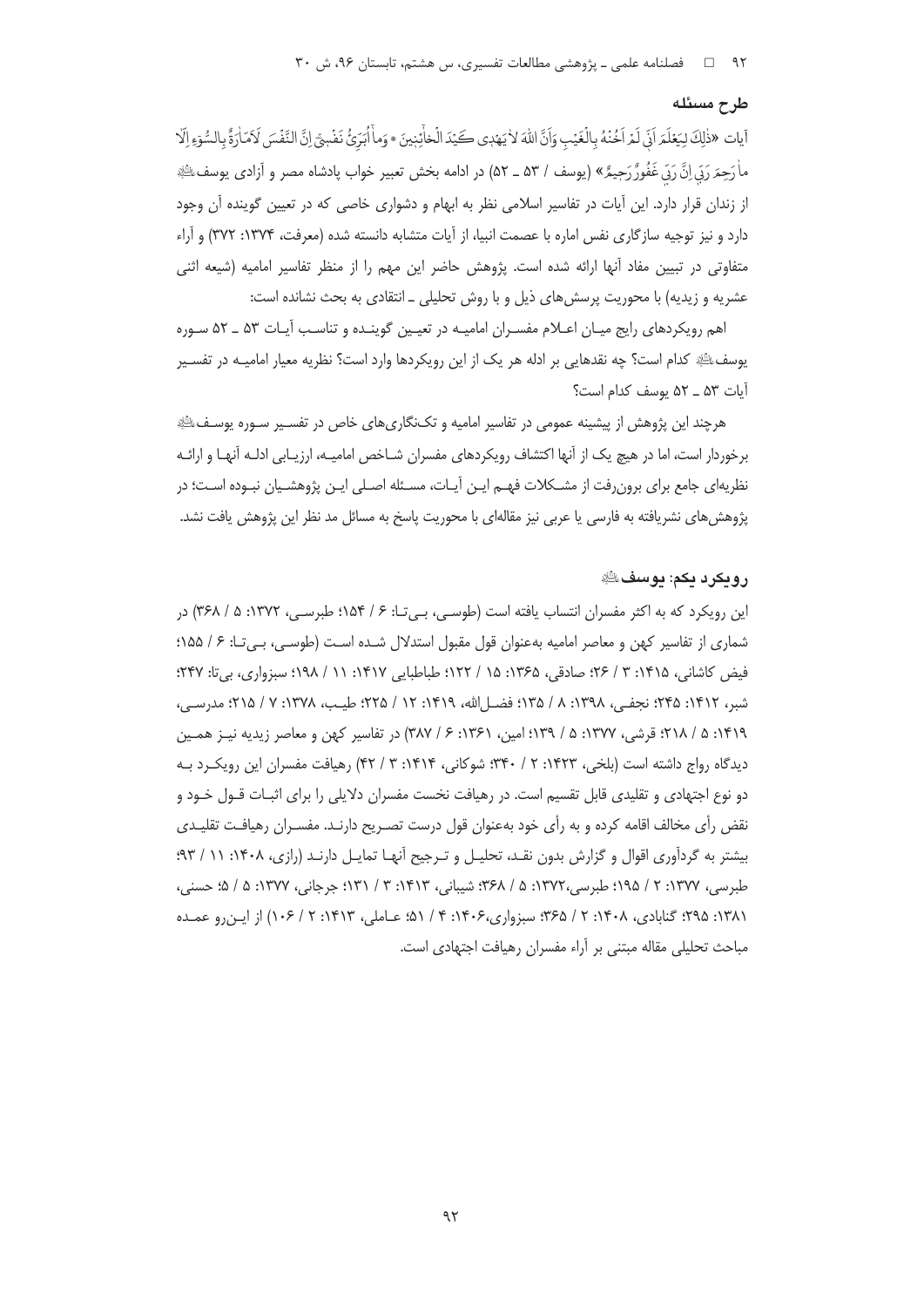### تقرير رويكرد يكم

بر پایه این رویکرد آیات ۵۲ و ۵۳ سوره یوسف ای در یک سیاق و از یک گوینده صادر شده است. آیه «وَماٰ اَبَرِّئُ …»، تتمه كلام يوسفﷺ در بيان عدم خيانت وى به عزيز مصر (شوهر زليخا) هنگام عدم حضور وى در خانه بوده است، از اين٫رو در پيوند با مضمون گفتار پيشين يوسفﷺ يعني «ذٰلِكَ لِيَعْلَمَ أَنَّى لَمْ أَخُنْهُ بِالْغَيْبِ وَأَنَّ اللَّهَ لاْ يَهْدِي كَيْدَ الْخاْئِنِينَ» در آيه قبلي است. ضمير «ذلك» در ابتداي آيه اشاره به دليل يوسفﷺ در عدم اجابت درخواست يادشاه براي حضور سريع نزد وي دارد. آيه ۵۰ به درخواست يادشاه اشاره دارد (صادقی، ۱۳۶۵: ۱۵ / ۱۲۲) یوسفﷺ بهجای حضور نزد پادشاه، ابتدا از ملک \_ پادشاه مصر (طوسی، بیتا: ۶/ ۱۵۲) ـ خواست تا برای بررسی دلیل زندانی شدن وی حقیقتِ مکر دستان بریده را از زنان درباری دعوت شده به مهمانی زلیخا، جویا شود. یوسفﷺ درخواست خود را از طریق فرستاده پادشاه به وی ابلاغ کرد که در بخش دوم آیه ۵۱ به آن اشاره دارد. در ادامه پادشاه مصر، زنان درباری را فراخواند و حقیقت داستان کامجویی از یوسفﷺ و بریدن دستان خود را، از آنان جویا شد. زنان درباری در پاسخ به پیراستگی یوسفﷺ و عدم توفیق در کامجویی از وی اعتراف کردند. در اینجا است که اعتراف زلیخا به کامجویی از یوسف اللهِ و پیراستگی وی گزارش میشود (یوسف / ۵۱) از این آیات برمیآید که پادشاه از علت زندانی شدن يوسفﷺ آگاه نبود و زليخا با استفاده از مقام همسري عزيز مصر، يوسفﷺ را در زندان افكنده بود (بیومی، ۱۹۸۸: ۲ / ۶۳) و اگر خواب فرعون نبود، چهبسا برای آزادی وی بعد از گذشت هفتسال اقدامی نمیشد (حویزی، ۱۴۱۵: ۲ / ۴۲۷) برابر رویکرد اول جمله «ذٰلِكَ لِيَعْلَمَ اَنَّى لَمْ اَخُنْهُ بالْغَيْب …» را يوسفﷺ زمانی اظهار کرد که فرستاده پادشاه گزارش احضار زنان و روشن شدن پاکدامنی یوسف ای دار به وی اعلام کرد و اینجا بود که پوسفﷺ حکمت تأخیر در اجابت درخواست پادشاه را بیان کرد و ضمیر ذلک اشاره به آن دارد (فیض کاشانی، ۱۴۱۵: ۳ / ۲۶) از این و حرف «لام» در «لِیَعْلَمَ» برای بیان غایت است و بدین معناست که «نیامدن من از این روی بود تا پادشاه مصر بداند وی در حق همسر عزیز یا زنان دربار مصر ــ که بی|رتباط با شأن پادشاه نیز نبوده است \_ خیانتی مرتکب نشده است.» البته در این میان برخی فاعل «لِیَعْلَمَ» را عزیز مصر دانستهاند، این قول در کهن ترین تفاسیر زیدیه گزارش شده است (بلخی، ۱۴۲۳: ۲ / ۳۴۱ \_ ۳۴۰) شیخ طوسی نیز این قول را به اکثر مفسران تابعی نسبت داده و هر دو وجه را جایز دانسته است (طوسی، بیتا: ۶/ ۱۵۴) از مفسران معاصر نیز این رأی را بعید ندانسته است، که فاعل «لیعلم» پادشاه باشد و مرجع ضمیر «لم اخنه» به عزیز مصر برگردد (طیب، ۱۳۷۸: ۷ / ۲۱۲) خیانت به مخالفت با حق بهوسیله نقض عهد در خفا، معنا شده است؛ ضد خیانت، امانت است که بهمعنای ادای حق، برابر عقد است. تفاوت خیانت با غدر در این است که خیانت پنهانی صورت میپذیرد ولی غدر به نقض آشکار حق گفته میشود. از همنشینی خیانت با کید در آیات این نکته بهدست می آید که خائن همان کائد بوده است و کید بهمعنای حیله برای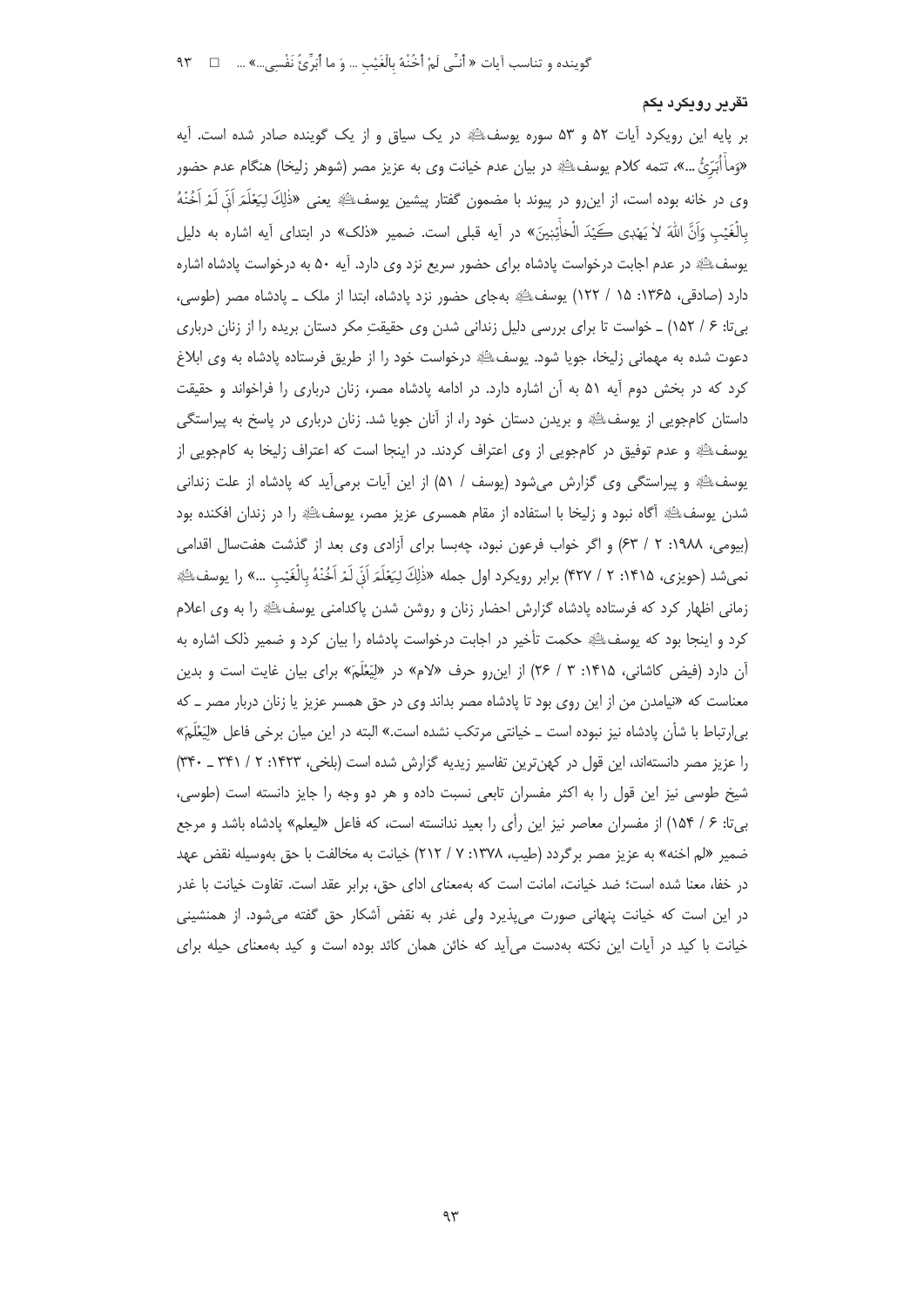## ۹۴ = فصلنامه علمی ـ پژوهشی مطالعات تفسیری، س هشتم، تابستان ۹۶، ش ۳۰

رساندن ضرر به صاحب حق است (طوسی، بی تا: ۶/ ۱۵۵) نقض عهد در خیانت طیف گستردهای داشته و شامل تعهد تكويني، تشريعي، عمل، نيت و فكر مي باشد (مصطفوى،١٣٨٠: ١٢ / ٣۶ ــ ٣۵) مقصود از خيانت در«لم اخنه» و برائت از آن در آیات مورد بحث، عدم اقدام یوسفﷺ به کامجویی جنسی با همسر عزیز مصر \_ خیانت به ناموس \_ است. (ثقفی، ۱۳۹۸: ۳ / ۱۵۲)

مقصود از غيب در «.. بالغيب»، مكان يا زمان عدم حضور عزيز مصر در منزل است (طبرسي، ١٣٧٧: ٢ / ١٩٥) كه يوسف اللهِ بهطور طبيعي و مطابق عرف، بهرسم برده يا پسرخوانده بودنش در خانه مشغول خدمت بوده است که آن حادثه شوم با برنامهریزی مکارانه زلیخا و سوء استفاده وی از غیاب همسرش در خانه رقم خورد. بخش پاياني آيه «وَأَنَّ اللهَ لاٰ يَهْدِي ڪَيْدَ الْخاٰئِنِينَ» تعريض بر زليخا است که با دسيسهڃيني در فراخواندن يوسفﷺ به مراوده و تمهيد مقدمات آن بهطور قطع به همسر خود خيانت نمود. در نتيجه انتساب جمله «لَمُر اَخُنُهُ بِالْغَيْبِ؛ تا بداند كه من در نهان به او خيانت نكردم»، كه با تأكيد بيان شده است (فيض كاشاني، همان)، به زلیخا معنادار نیست، زیرا بهطور قطع وی با انجام این مقدمات مکرآمیز به آبرو و عهد خود با همسرش خيانت نمود. در مقابل، يوسفﷺ به عهد برده يا يسرخوانده بودن خود با عزيز مصر وفادار ماند و علی رغم اجبار و تهدید و آگاهی از عواقب ناگوار، به ناموس وی خیانت نکرد.

طوسی تبرئه در «وَماٰ اُبَرِّئُ» را به «زدودن شيء از آنچه که لازم آن باشد» (طوسي، بي¤: ۶ / ۱۵۵) معنا کرده است. برخی نیز بهمعنای پیراسته دانستن خود از نواقص و عیوب در عمل یا در قول و اظهار و ادعا گفتهاند (مصطفوی، ۱۳۸۰: ۱۲ / ۳۶) بنابراین یوسفﷺ نفس خود را بدون رحمت الهی هماره آبستن گرایش به لوازم آن می دانست که در این داستان احتمال می رفت به شکل تمایل به درخواست زلیخا ظهور نماید.

#### ادله رویکرد یکم

## ١. توحيد و اخلاص يوسفﷺ

گوینده آیه ۵۳ فردی نشسته بر ستیغ اخلاص و باورمندی راسخ به توحید خداوندی است که مددکار او در رهایی از این رسوایی بود و بهطور قطع این فرد یوسفﷺ بوده است نه زلیخا. یوسفﷺ رهیده از دام ابلیس، خود از باورمندان مخلص به توحید است و برای غیر خدا، قدرتی را در دفع ضرر و جلب منعفت قائل نیست. یوسف مجرد و در اوج شهوت جوانی و در شرایطی کاملاً آماده برای کامجویی (قاسمی، ۱۴۱۸: ۱۶ ـ ۱۸۹ ـ ۱۸۸)، تیزتر از همیشه چشم ناظر خدا را دید و مصممتر از قبل با ابلیس روبهرو شد. آیه ۵۳ نفی شائبه از سخن «أَنَّ لَمْ أَخُنْهُ بِالْغَيْبِ» يوسفﷺ است؛ ممكن است از آن استقلال يوسفﷺ در رهايي از دام زليخا به ذهن برسد، درحالي كه يوسفﷺ از راسخان و مخلصان در توحيد بود و بدون اراده و قدرت الهي، هيچ توفيقي نصيب وي نبود. (طباطبايي،١۴١٧: ١١ / ١٩٨؛ صادقي، ١٣۶۵: ١٥ / ١٢۴)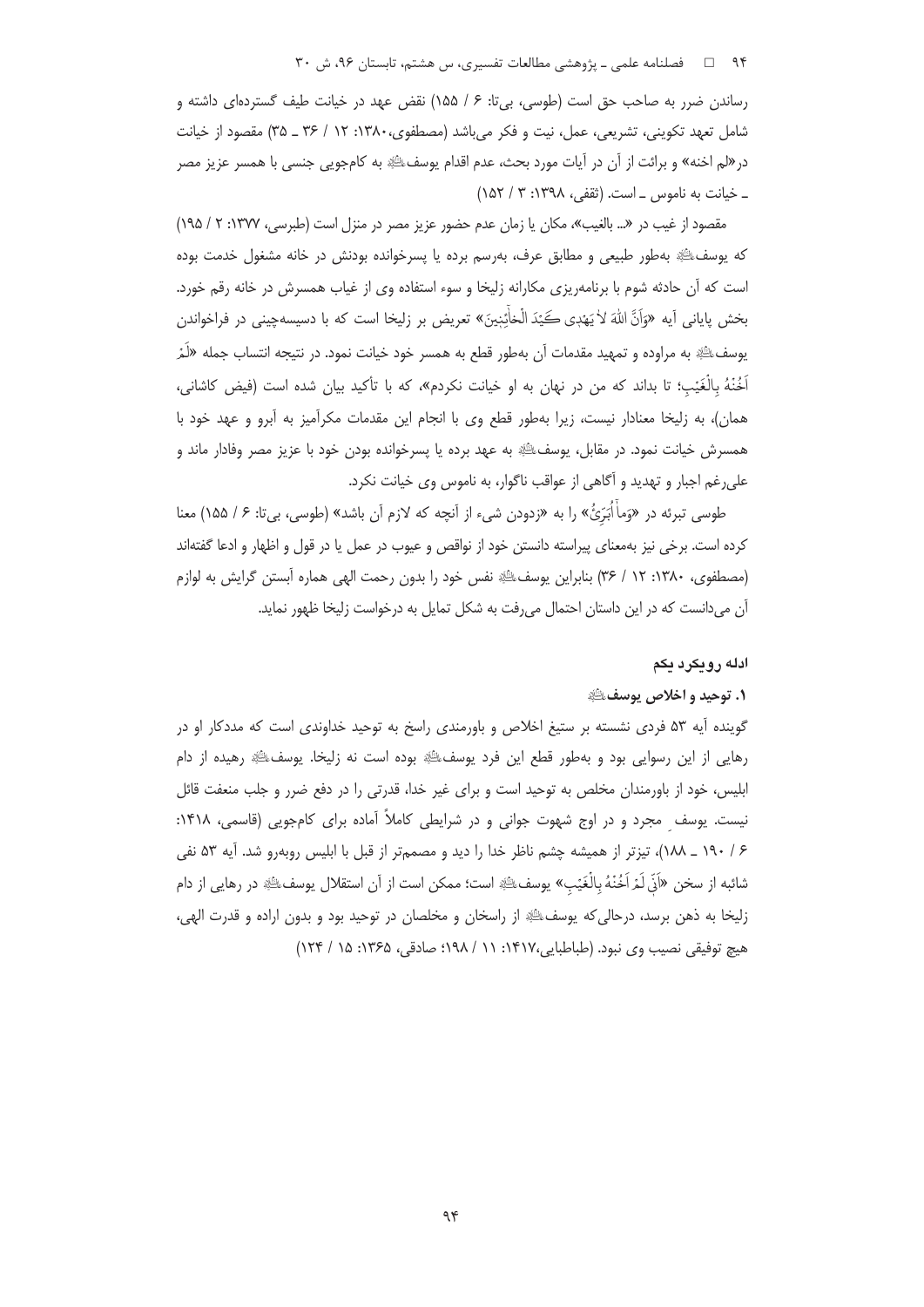گوينده و تناسب آيات « أنِّي لَمْ أَخُنْهُ بِالْغَيْبِ ... وَ ما أُبَرِّئُ نَفْسي…» ... □ 40

## ٢. تواضع اخلاقي يوسفﷺ

آيه ۵۳ ترجمان كمال اخلاقي گوينده آن است و ريشه در منزلت والاي گوينده آن دارد كه در براب خداونـد، شاکرانه فروتنی کرده و لطف او را در رهیدن از دام نفس، تنها علت توفیق دانسته است. فردی که شایســتگی چنــین تظاهر اخلاقی را داشته است یوسف الله بوده است نـه زلیخـا. (طوسـی، بـیتـا: ۶ / ۱۵۵؛ رازی، ۱۴۰۸: ۱۱ / ۹۳؛ فیض کاشانی، ۱۴۱۵: ۳ / ۲۶) هرچند برابر آیه (نجم / ۳۲) هر نـوع تزکیـه نفـس ممنـوع اسـت و پیـامبران بايستي متخلق به اين اخلاق باشند، لذا يوسفﷺ آيه ۵۳ را از باب اظهار تخلق خود به اين فضيلت اخلاقـي بيان كرد. (طوسى، همان و نيز: ١ / ٥٧۵)

## ٣. , حمت الهي بر يوسفﷺ

آیه ۵۳ نشانگر رحمت خاص خدای متعال بر گوینده آن است که در پرتو آن نفس را مهار و رام وی کرده و عنان نفس را در لغزندهترین شرایط و اوج شهوت جوانی هماره در مدار تقوا مدیریت کرده است. کسی که لياقت اعطاى اين رحمت الهي را دارد جز يوسفﷺ شخص ديگرى نيست و آيه «إلّا ماْ رَحِمَ رَقِّ» به اين مهم اشاره دارد که رحمت خاص الهی به شکل نفی سوء از نفس (طیب، ۱۳۷۸: ۷ / ۲۱۵)، عصمت (طبرسی، ١٣٧٢: ۵ / ٣۶٨؛ سورآبادي، ١٣٨٠: ٢ / ١١٤٧: فضل الله، ١٣١٩: ١٢ / ٢٢۵؛ كاشاني، ١٣۶۶: ۵ / ۵٢؛ حسيني، ١٣٢۴: ٣ / ٧: ٢١: حسيني شاه عبدالعظيمي، ١٣۶٣: ۶ / ٢٣۶) يا ارائه برهان و صرف كيد (صادقي، ١٣۶۵: ۱۵ / ۱۲۴) به یوسفﷺ تعلق گرفت.

# ٤. نفي توهم بشر نبودن يوسفﷺ

یوسفﷺ آیه ۵۳ را برای این گفت که توهم غیر بشر بودن خود را بزداید و تأکید نماید کـه طبـع او هماننـد دیگر افراد بشر است و تنها به استمداد از رسالت الهی و تقوا بود که از گزند نفس اماره رهید (مدرسی،۱۴۱۹: ۵ / ٢١٩ \_ ٢١٨) گویی رهایی از چنبره چنین دامهای شیطانی فقط از توان پیراستگان از رتبه بشری برمی آید و زمینه چنین توهمی در میان مخاطبان بوده است. روشن است کسی که در این داستان بهلحاظ یاک دامنـی در مظان فرشتگونی بوده، یوسفﷺ است و نه زلیخا.

#### ه. حذف و تقدير

برخی از مفسران زیدی از اسلوب بیانی حذف و تقدیر آیات ۵۳ ـ ۵۲ بهعنوان دلیل بلاغـی در اثبـات رویکـرد اول بهره جستنه|ند. برابر این دیدگاه آیه ۵۲ عطف به جمله محذوف «فرستاده پادشاه به زندان نزد یوسف آمد و او را از اعتراف زنان درباری در محضر پادشاه خبر داد. یوسف گفت: قصدم از این فراخوان زنان درباری ایـن بود که پادشاه بداند بنده در حق زلیخا و زنان دربـاری خیـانتی روا نداشـتم». (ر.ک: بلخـی، ۱۴۲۳: ۲ / ۳۴۰) تفسیر مقاتل بلخی نشان میدهد که در آغاز قرن دوم هجری قول به محذوف بـودن ایـن بخـش از داسـتان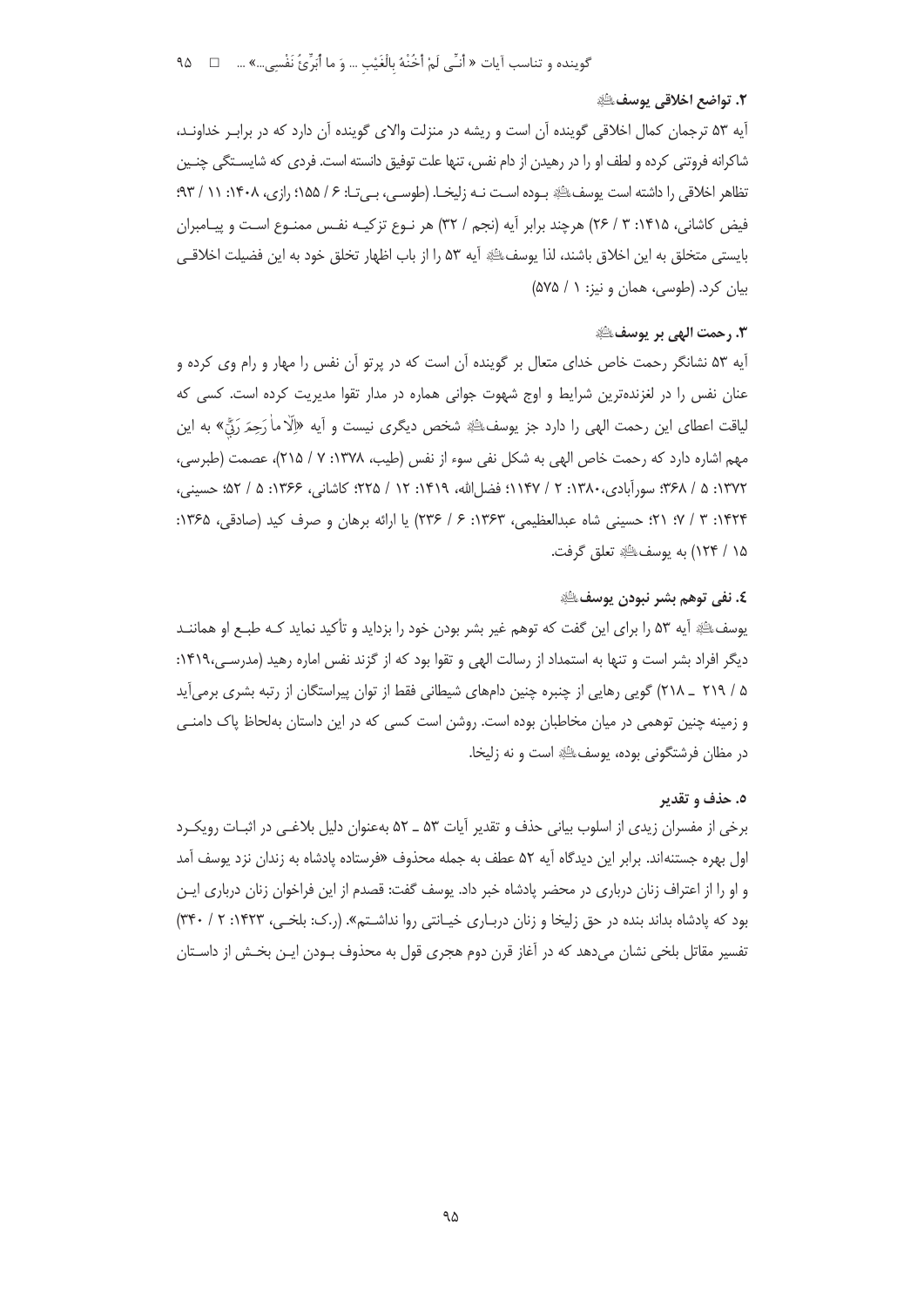## ۹۶ هـ المسلنامه علمي ـ پژوهشي مطالعات تفسيري، س هشتم، تابستان ۹۶، ش ۳۰

ـ خبر دادن فرستاده یادشاه به یوسفﷺ در زندان از اعتراف زنان به پاکـدامنی وی \_ دیـدگاهی رایـج میـان مفسران بوده و مخالف با بلاغت و ادبیات عرب نیز نبوده است، حتی می تـوان حـدس زد کـه خاسـتگاه ایـن تحلیل بلاغی آراء صحابه یا تابعان بوده است که مقاتل بلخی آن را گزارش کرده است. طبرسـی نیـز دلیـل اتصال كلام يوسفﷺ (آيه ٥٢) به كلام زليخا در تتمه آيه ٥١ را ظهور دلالت كلام بر اين معنا دانسته است، وی نظایری از این نمونه را از آیات قرآن گزارش و این سبک را رایج و آن را به رأی فراء مستندسازی کـرده است. (طبرسی، ۱۳۷۲: ۵ / ۳۶۸)

## ٦. تناسب و سياق

مفسرانی چون صادقی تهرانی و علامه طباطبایی از سیاق آیات ۵۳ ـ ۵۰ بهعنوان قرینه درون متنبی در اثبـات مدعای خود بهره جستهاند؛ هرچند تقریر این دو با یکدیگر تفاوت دارد اما در این نکتـه اتفـاق،نظـر دارنـد کـه ييوند محتوايي آيه ۵۳ با آيات پيشين نشان مي١هد كه گوينده آن يوسفﷺ است. صادقي تهراني اين پيونـد را در حکمت امتناع پوسفﷺ در خروج از زندان جستجو کرده است که به شکل پرسشی محذوف در آیه ۵۲ در تقدیر گرفته شده است. در گفتگوی مذکور در آیه ۵۰، پادشاه یوسفﷺ را احضار می کنـد و وی از حضـور امتناع نموده و آن را به بعد از پرس وجو از زنان موکول می کند دلیل آن را بیان نمی کند. آیات ۵۳ \_ ۵۲ بیـان حکمت این امتناع است که هر دو از یوسفﷺ صادر شده است (صادقی تهرانی، ۱۳۶۵: ۱۵ / ۱۲۲) از کاربرد كلمه تتمه در عبارت علامه طباطبايي در بيان اتصال آيه ۵۳ به آيه پيشين نشان مي دهد كه آيـه ۵۳ تكميـل آیه ۵۲ بوده و گوینده هر دو یکی است. (طباطبایی، ۱۴۱۷: ۱۱ / ۱۹۸)

### الف) ارزيابي رويكرد يكم

ادله رویکرد یکم نیازمند تکمیل و تقریر دقیق است. در دلیل نخست، تحلیل مفسران مبتنی بر عطف آیه ۵۳ بر آیه ۵۲ است که نقش تفسیری نسبت به جمله قبل را ایفا کرده است. ضرورت دارد دلیل عاطفه بودن حرف واو در ابتدای این آیه اثبات گردد؛ زیرا برخی از مفسران اهلِسنت آن را استیناف گرفتهاند (ابنِ عاشور، بي¤ا: ١٢ / ٧٩) در دليل دوم نيز از زمينههاي متنى استدلال مذكور مي¤وان به جمله «... اَنّي لَمَرَ اَخْنُهُ بالْغَيْب ...» اشاره کرد که ظاهر آن شائبه تزکیه نفس یوسفﷺ را داشت و با آیه ۵۳ تلاش دارد چنین تبادری را بزداید. مفسران طرفدار این استدلال می توانستند به این زمینه متنی بهعنوان استدراک استشهاد نمایند همانطوری که در برخی از تفاسیر اهل سنت بدان توجه شده است (رازی، ۱۴۲۰: ۱۸ / ۴۷) در دلیل سوم تقریر نفی نفس اماره دچار ابهام است؛ زیرا از آن چنین برمیآید که اساساً یوسفﷺ فاقد نفس اماره است و از ادامه تقریر چنین استنباط میشود که کارکرد سوء نفس یوسفﷺ بهدلیل عصمت و نبوت مهار شده و دیگر اماره نیست (طیب، ۱۳۷۸: ۷ / ۲۱۵) این در حالی است که مشهور مفسران جمله «اِلَّا ماْ رَجِمَ رَبِّي» را بهدلیل کاربرد حرف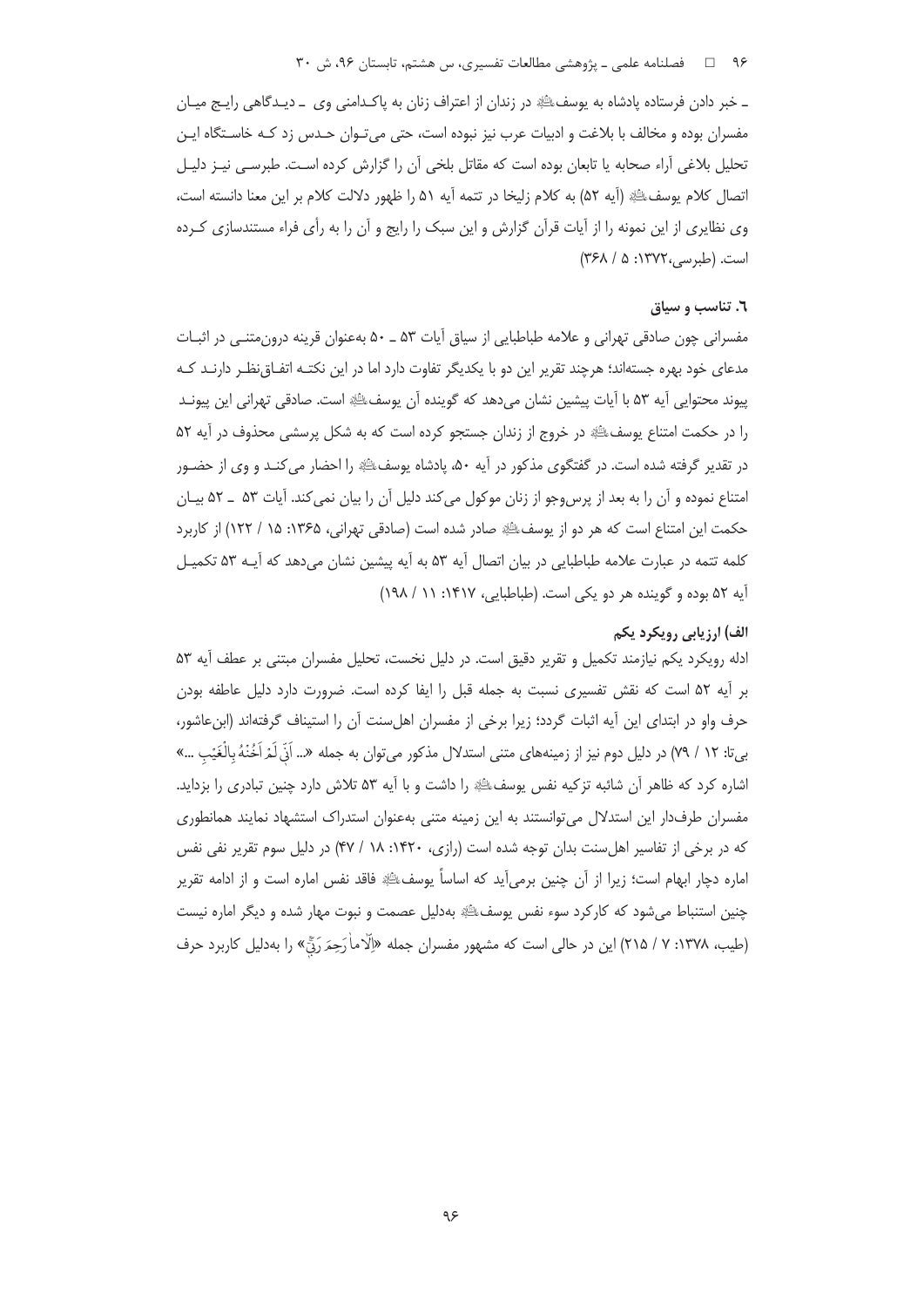# گوينده و تناسب آيات « أَنـِّي لَمْ أَخُنْهُ بِالْغَيْبِ ... وَ ما أَبَرِّئُ نَفْسي...» ... □ ٩٧

«إلا»، استثناي از موضوع جمله «النَّفْسَ لَامَبَاٰرَةٌ بِالسُّوٓءِ» دانستهاند (زمخشري، ۱۴۰۷: ۲ / ۴۸۰؛ طبرسي، ١٣٧٧: ٢ / ١٩۵)، از اين رو معنا آيه چنين است كه جنس نفس انساني آدمي را امر به سوء مي كند مگر نفسي که پروردگار بدان رحمت نماید و از گزند سوء نفس در امانش نگه دارد. هرچند بخش نخست استدلال در دلیل چهارم محتمل است و شاید بتوان از انگاره فرشتهپنداری یوسف الله بهدلیل شدت زیبایی وی برای تقويت آن بهره جست اما نيازمند تحليل تاريخي و مستندسازي است؛ زيرا زيبايي فوق|لعاده يوسفﷺ از ظاهر قرآن قابل استنباط نیست و اعتبار مستندات روایی آن با مناقشاتی روبهرو است (راد، ۱۳۹۵) شیخ طوسی تشبیه حال یوسفﷺ به حال فرشتگان در این اَیه را به پیراستگی و وقار در منش وی بهعنوان قول صحیح در تفسیر این آیه تأکید داشته است (طوسی، بیتا: ۶ / ۱۳۲ \_ ۱۳۱) و برخی از قرآنپژوهان معاصر نیز اعتراف زنان در ضیافت زلیخا به زیبایی فرشتگون یوسف را نوعی شگرد زنانه در توجیه شکست آنان در کامجویی از یوسفﷺ تحلیل کردهاند (میر، ۱۳۸۷: ۲۲۷) از این٫رو تحلیلهای ارائه شده از زیبایی شگفت یوسف مبتنی بر این آیه (طباطبایی، ۱۴۱۷: ۱۱ / ۱۵۰؛ فیض کاشانی، ۱۴۱۵: ۳ / ۱۷؛ بلخی، ۱۴۲۳: ۲ / ۳۳۱؛ مشهدی، ١٣۶٨: ۶ / ٣٠٣) با مناقشات جدى روبهرو است.

در دلیل پنجم نیز می توان از قاعده بلاغی حذف با استناد به آگـاهی مخاطـب از محـذوف بهـره جسـت (بغوي، ١۴٢٠: ٢ / ۴٩۶)؛ زيرا دلالت أيـات بـراي گروهـي غيـر از مخاطبـان أشـناي بـا ايـن قصـه چنـدان روشن نیست. همچنین فرضیه تقدیم و تأخیر نیز در اینجا کارآمد است، همان طوری کـه در برخـی از روایـات تفسیری (سیوطی، ۱۴۰۴: ۴ / ۲۳) و آراء مفسران ادبی گزارش شده است (بغـوی، ۱۴۲۰: ۲ / ۴۹۶) فرضـیه صدور آيات ۵۳ ــ ۵۲ از يوسفﷺ بعد از حضور وي نزد يادشاه نيز محتمل است بهويژه اينكه مطابق برخي از نقلها ابنءباس چنین دیدگاهی داشته است (ابن جوزی، ۱۴۲۲: ۲ / ۴۴۷) تناسب و سـیاق نیـز تقریـر روشـن و دقیقی در تفاسیر امامیه ندارد و ضروری است به دقت پیوند آیات ۵۳ ـ ۵۰ روشن گـردد. همچنـین اسـتدلال بـه این سیاق با نقدها و چالش هایی روبه٫و است که برای استناد به آن بایستی پاسخی درخـور بـه اشـکال هـای آن ارائه نمود.

## رويکرد دوم: زليخا

طرفداران این رویکرد گوینده آیات ۵۳ ـ ۵۲ را زلیخا دانسته و قـول نخسـت را بسـیار بعیـد، خـلاف ظـاهر، خلاف سیاق آیات و ادله ادبی شمردهاند. این رویکرد قول شمار معدودی از تفاسیر معاصـر امامیـه (مکـارم شـیرازی، ١٣٧۴: ٩ / ٣٣۴: مازندراني، ١٣۶٩: ١ / ٢٣۴: مغنيه، ١٤٢۴: ٣ / ٣٦۵: وجرانبي، ١٤١۶: ٣ / ١٧٣: نجفي، ١٣٩٨: ٨ / ١٣۵؛ صالحي نجف آبادي، ١٣۶٠: ١٧١ \_ ١۶۵؛ معرفت، ١٩٩٧: ٢ / ٢٢٢) است. از تفاسير كهن نيز فقـط در یک تفسیر روایی این قول گزارش شده است. (قمی، ۱۳۶۷: ۱ / ۳۴)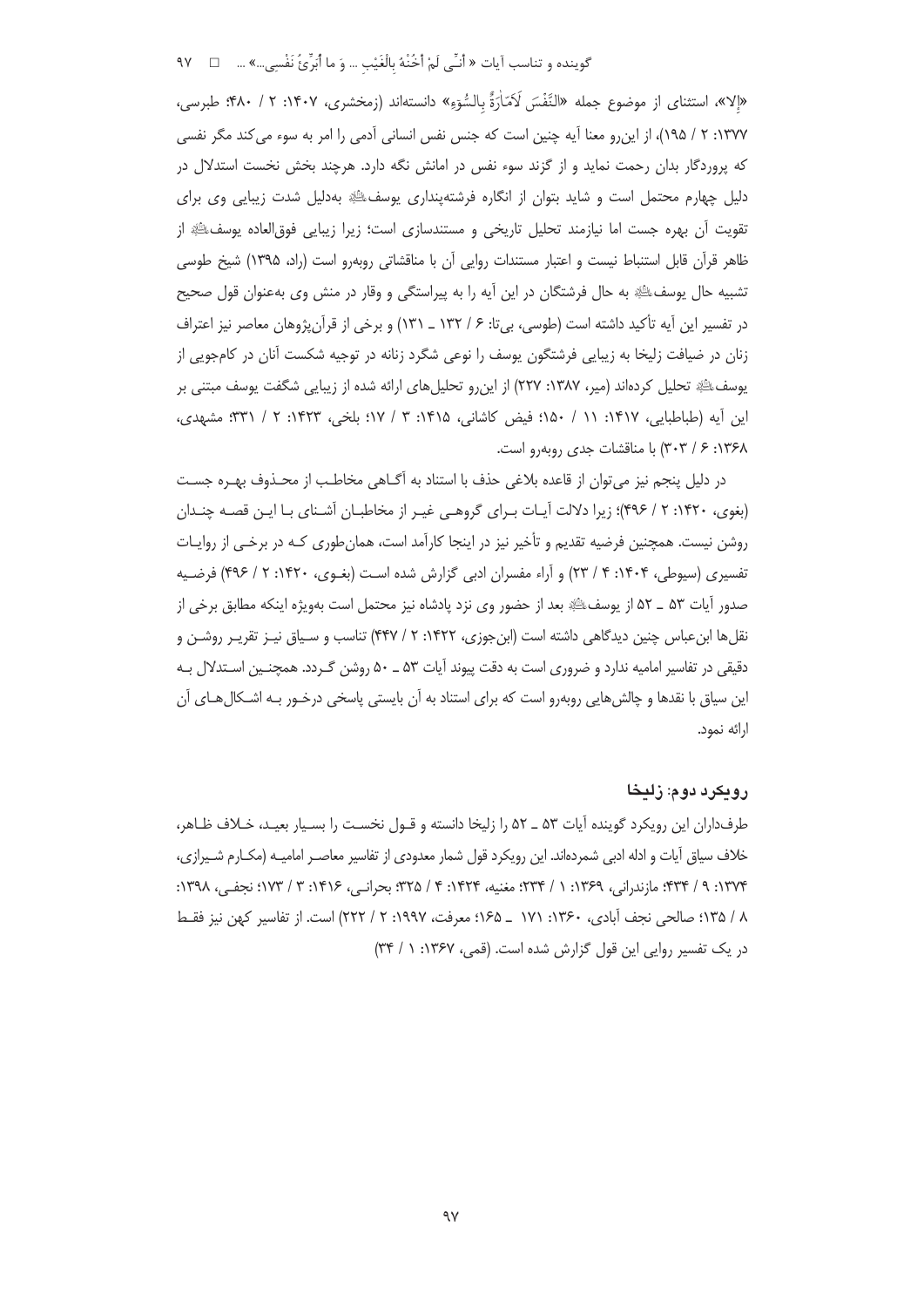### تقرير رويكرد دوم

بنابراین رویکرد، آیه ۵۲ در امتداد و متصل به سیاق آیات قبلی (۵۱ \_ ۵۰) است. برابر این آیات زلیخـا در حضـور پادشاه مصر، بعد از اعتراف زنان درباري به پاکدامني يوسفﷺ، به جرم خـود در کـامجـويي از يوسـفﷺ و صداقت وي در عدم تعرض به او اعتراف نمود. در ادامه زليخا اقدام به مراوده بـا يوسـفﷺ را معلـول نفـس اماره دانسته و ادعا می کند که طبیعت نفس هر انسانی چنـین اسـت کـه او را بـهسـوی شـهوات (سـوء) فـرا می خواند و نفس وی نیز در گرایش به پوسفﷺ دچار چنین حالتی شـد. البتـه وی اسـتثنایی را هـم مطـرح می کند و آن اینکه در صورت رحمت خداوندش (ربی)، نفس انسانی از چنـین مهلکـهای نجـات مـیLیابـد. در حقیقت زلیخا با این ادعا نوعی اعتذار در برابر اقدام نادرست خود ارائه کرده و آن را بـه دیگـران تعمـیمیـذیر می داند، بنابراین نباید اقدام وی را به چشم بدعت و مستثنای از دیگران نگریست. (صالحی نجـف آبـادی، ۱۳۶۰: ١٧١ \_ ١۶۵) ابن شهر آشوب نيز پيش تر با تبيين معناى سوء در آيه بـه صـرف خواسـته و شـهوت و نـه اراده معصیت، آن را سخن زلیخا دانسته است. (مازندرانی، ۱۳۶۹: ۱/ ۲۳۴)

#### ادله رویکرد دوم

#### ١. سياق

آيـات ۵۳ \_ ۵۲ در سياق اعتراف زليخا در آيه پيشيـن بوده و ضميـر «ذلک» در ابتداى آيه ۵۲ به علـت اعتـراف اشاره دارد. (مازندرانی، همان؛ مغنیه، همان؛ مکارم شیرازی، ۱۳۷۴: ۹ / ۴۳۴؛ معرفت، همان؛ صالحی نجـف آبــادی،  $(155:175.$ 

### ۲. لغويت در کلام

اگر گوینده آیه ۵۲ را یوسفﷺ بدانیم، مستلزم لغویت در کلام بوده و تحصیل حاصل است، از ایـن٫و هــر دو احتمال بازگشت ضمایر «لیعلم» و «لم اخنه» به عزیز یا پادشاه مصر، مردود است. (صـالحی نجـف آبــادی، همان: ۱۶۹؛ مکارم شیرازی، همان)

## **۳. تناقض با ياكدامني يوسف**ﷺ

يذيرش رويكرد اول مستلزم تناقض با ياكدامني يوسفﷺ است: «أگر اين دو آيه بيان گفتار يوسف باشد يک نوع تضاد و تناقض در ميان آن خواهد بود؛ زيرا از يک سو پوسف مي گويد من هيچ خيانتي به عزيز مصـر روا نداشتم و از سوی دیگر می گوید من خود را تبرئه نمی کنم؛ چراکه نفس سرکش به بدیها فرمـان مـی دهـد. اینگونه سخن را کسی میگوید که لغزش هرچند کوچک از او سر زده باشـد درحـالی کـه مـیدانـیم یوسـف هیچ گونه لغزشی نداشت» (مکارم شیرازی، همان) صالحی نجف آبادی نیز این دلیل را بهعبارت دیگری چنین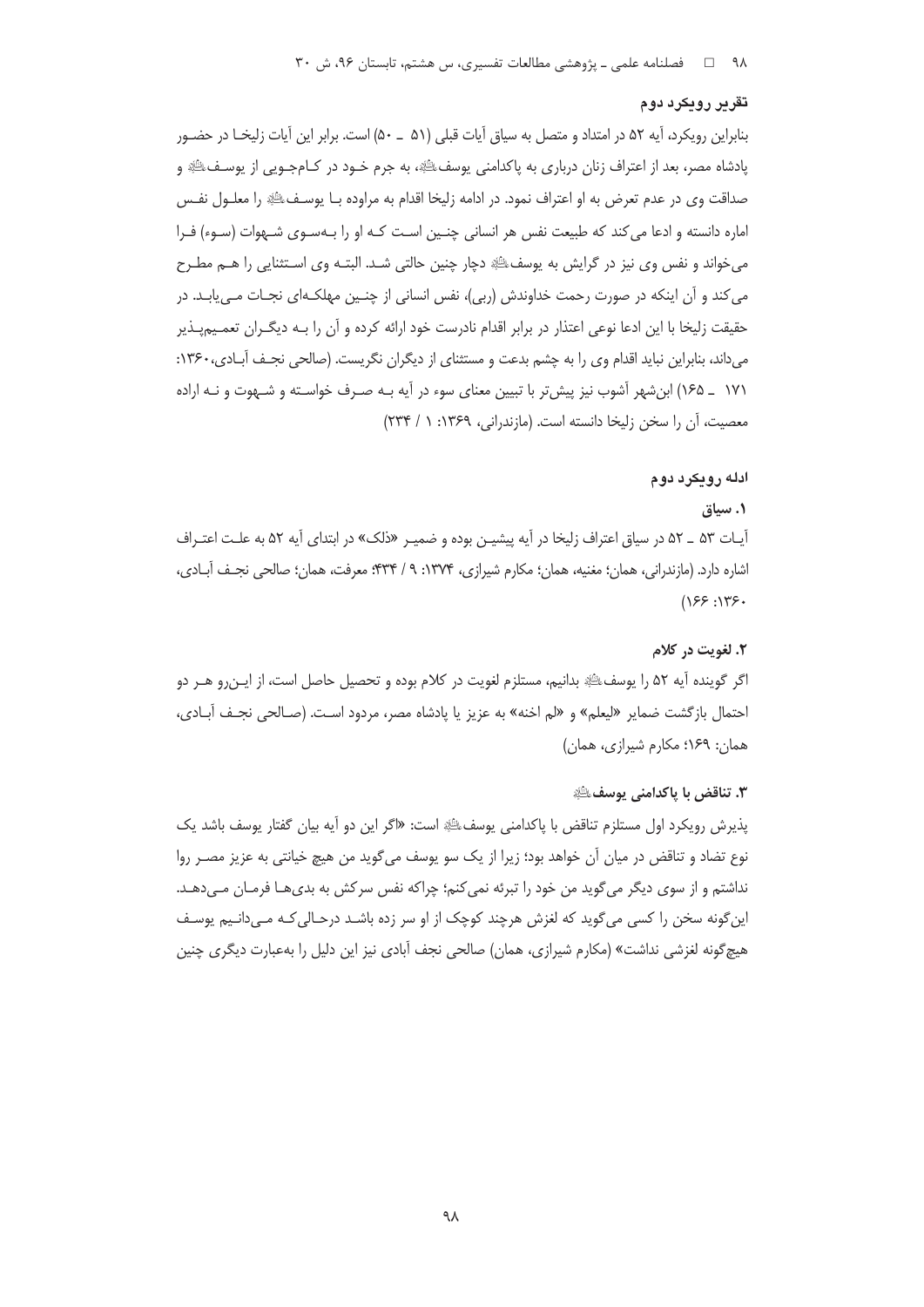# گوينده و تناسب آيات « أنِّي لَمْ أَخُنْهُ بِالْغَيْبِ ... وَ ما أُبَرِّئُ نَفْسي…» ... □ ٩٩

بیان کرده است: «درست نیست که پوسفﷺ در زندان با شخصی که بـالفرض جریـان محاکمـه را بـرای او گفت بگويد: «وَماٰ اُبَرِّئُ نَفْسٍي …» زيرا يوسفﷺ در مقام تبرئه خـود بـود و از ايـن٫و از زنـدان خـارج نشــد و درخواست تحقیق کرد تا تبرئه گردد و بی *گ*ناهی وی ثابت شود. بنابراین معنا ندارد کســی کـه در مقـام تبرئـه خويش است بگويد: «وَماْۤابُرِّئُ نَفْسٖيّ …» (صالحي نجف آبادي،١٣۶٠: ١٧٠ \_ ١۶٩) با اين تحليل معلوم مـيشـود که برخلاف رویکرد اول، گوینده آیات ۵۳ ــ ۵۲ زلیخا است؛ زیرا او بود که با کامجویی از یوسفﷺ دچار ل*غـ*زش شد و مغلوب نفس اماره گشت. عدم تبرئـه نفـس نيـز بـا حـالات زليخـا و اقـدام نادرسـت وي انطبـاق دارد تـا يوسفﷺ كه مرتكب هيچ خطايي نشده بود و براي اثبات بيگناهي خود از پادشاه درخواست تحقيق كرده بود.

### ٤. تنبه ;ليخا

برخی از طرفداران این رویکرد تحت تأثیر برخی از روایات تلاش نمودند تا اعتراف زلیخا را برخاسته از نوعی تنبه اخلاقی و حالت بالینی وی تحلیل نمایند. (مکارم شیرازی، همان: ۴۳۵)

# ارزیابی رویکرد دوم

اصل رویکرد دوم بهلحاظ اصالت تاریخی، روایت استنادی و اعتبار ادله اثباتی آن با مناقشات جدی روبهرو است.

یک) ریشه تاریخی این رویکرد برخلاف رویکرد اول، در دوره صحابه و حتی تابعان قابـل اثبـات نیسـت؛ بررسی تفاسیر شناخته شده از چهار قرن نخست هجری نشان میدهد کـه ایـن رأی رد پـایی در روایـات یـا تفاسیر این دوره ندارد. از رأی تفسیر مقاتل (بلخی، ۱۴۲۳: ۲ / ۳۴۰) برمی آید کـه رویکـرد دوم در قـرن دوم هجری بهعنوان یک رأی تفسیری شناخته شده نیست. فراء از مفسـران قـرن دوم نیـز فقـط بـر پوسـفﷺ بهعنوان گوینده آیه مورد بحث تأکید داشته و رأی دیگر را نقل نکرده است (فراء، بی تا: ۲ / ۴۷) تفسیر ابن أبی حاتم رازی، از تفاسیر روایی قرن چهارم، نیز رویکرد نخست را بهعنوان قول رایـج مفسـران صـحابه و تابعـان نقل کرده، و اشارهای به رویکرد دوم ندارد (ابن ابیحاتم، ۱۴۱۹: ۷ / ۲۱۵۷) از *تفسیر جامع البیان* نیز برمیآیـد تا دوره وی این قول رواج نداشته است زیرا وی این رأی را گزارش نکرده است اما در مقابل، از اکثر مفسـران تابعان چون ابن|سحاق، قتاده، سدی، ضحاک، ابوصالح نقل کـرده اسـت کـه قائـل بودنـد گوینـده ایـن آیـه یوسفﷺ بوده است و مرجع ضمیر در «اخنه» نیز به یوسفﷺ برمی5ردد و تنها ضحاک بر ایـن رأی بـوده است که مرجع آن پادشاه بوده است (طبری، ۱۴۱۲: ۱۲ / ۱۴۲ \_ ۱۴۰) از *تفسیر مجمع البیان* میتوان فهمیـد که قول زلیخا را جبائی مطرح کرده است که گـرایش اعتزالـی داشـته اسـت. طبرسـی خاسـتگاه ایـن رأی را بهعنوان قيل به جبائي نسبت داده است و فـرد ديگـري را از صـحابه و تابعـان و مفسـران اماميـه بـهعنـوان طرفدار آن معرفی نکرده است. (طبرسی، ۱۳۷۲: ۵ / ۳۶۸) این گزارش ها نشـان مـی دهـد کـه رویکـرد دوم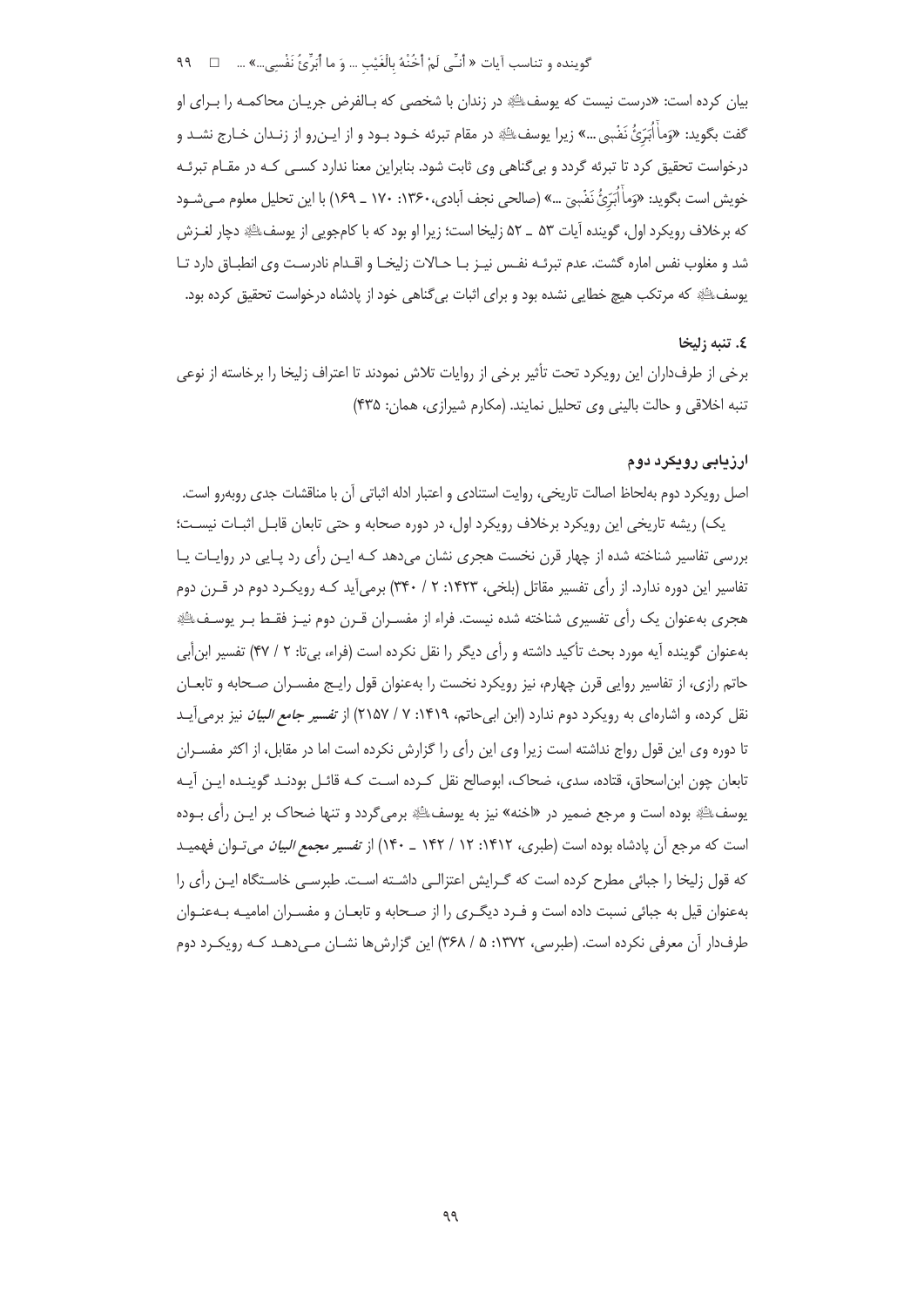۱۰۰ فصلنامه علمی ـ پژوهشی مطالعات تفسیری، س هشتم، تابستان ۹۶، ش ۳۰

تحت تأثیر اندیشه اعتزالی یا تشدید گرایش ادبی در تفسیر قـرآن و دور شـدن از فضـای نـزول آیـات شـکل گرفته است که در نظریه معیار بدان خواهیم پرداخت. همچنین توجه به کارکرد اجماع یا قول اکثر مفسران در رویکرد اول بهعنوان یک منبع تاریخی میتواند قرینهای بر این مهم باشد که این اجماع برخاسته از ذهنیت مخاطبان عصر نزول بوده که گوینده آیه را پوسفﷺ می۵انسـتند؛ شـکل گیـری اجمـاع حـداکثری در میـان مفسران صحابه و تابعان، با رواج یا قوت قول مخالف از صحابه بسیار بعید می نماید. در نتیجـه تــاریخ گــذاری رویکرد اول نشان می دهد که این دیدگاه در عصر معصومان رایج بوده و مخالفتی از سوی آنان با این رأی به دست ما نرسیده است. همچنین رأی مفسران نخستین امامیه نیز شاهدی بر این مدعاست که آنان بـه اعتبـار رویکرد دوم قائل نبودند و بهطور قطع آن را مستند به اهل بیت نمی دانستند.

دو) مستند رویکرد دوم فقط متنی در ت*فسیر قمی* (قمی، ۱۳۶۷: ۱ / ۳۴۶) است که فاقد سـند متصـل بـه معصوم است، از این رو اعتبار روایت را ندارد بلکه از اقوال منسوب به علی بن ابراهیم قمی یا افرادی است کـه در متن اصلی این تفسیر دست بردهاند. روایتی موید رویکرد دوم در جوامع روایی امامیه یافت نشد، در نتیجـه این رویکرد فاقد دلیل روایی است، درحالی که رویکرد نخست مستند به متون روایی است که ریشه تاریخی در عصر صحابه و مفسرانی چون ابنِ عباس دارد که از شاگردان برجسته امـام علـی ﷺ در تفسـیر اسـت. ضـمن اینکه بر فرض وجود روایت معتبر در تأیید رویکرد دوم، با روایات و ادله رویکرد اول تعارض پیدا خواهد کـرد. در این صورت می توان صدور آن را از باب تقیه، خطای راوی در نقل، جعل و … دانست یا رویک رد نخسـت را با استناد به قراین برون،تنی چون اجماع مفسران و قدمت تاریخی بر رویکرد دوم ترجیح داد.

سه) غالب ادله رویکرد دوم جنبه نقضی دارند تا اثباتی؛ غیر از دلیل سـیاق، دلایـل دیگـر نیـز مبتنـی بـر تحلیل های مفسرانه است. طرفداران این رویکرد بیش از اقامـه ادلـه اثبـاتی، بـه نقـد و ابطـال رویکـرد اول پرداخته و از نقض آن بهعنوان دلیل کلی اثباتکننده مدعای خود بهره جسـتهانـد. ملاحظـاتی بـر ادلـه ایـن رویکرد قابل طرح است که مطابق ترتیب ادله آن ارائه می شود:

١. سياق ادعا شده در دليل اول، مبتنى بر پيش فرض توالى آيات ٥٢ و ٥٣، مكتوب انگـارى نـزول سـوره يوسفﷺ و تحليل ارائه شده از آن است كه هر سه قابل مناقشه است؛ صرف توالى جملات دليـل بـر انعقـاد سياق نيست؛ زيرا تنها با تقويت ادعاى وقف در انتهاى آيه ۵۱، آيه ۵۲ مستقل از آن خواهد شد و ادعاى يكي بودن گوینده آن دو مردود خواهد شد. سیاق نوشتار با سیاق گفتـار تفـاوت دارد و در نوشـتار رعایـت تـوالی و تفکیک بخش های متن از یکدیگر بر نویسنده ضروری اسـت. درحـالی کـه قـرآن، مـتن گفتـاری اسـت و در قصه گویی میتواند همزمان دو یا چند بخش را در عرض هم بیان کند که هر بخش، گوینده مسـتقلی داشـته باشد. در نتیجه سیاق، زمانی حجت است که قرینهای برخلاف آن نباشد یا تحلیـل قـویتـر از سـیاق مطـرح نباشد، از این٫و دلیل سیاق ٫ویکرد دوم بهلحاظ اثباتی با مشکل جدی ٫وبه٫و است. تحلیـل اجتهـادی از آن نیـز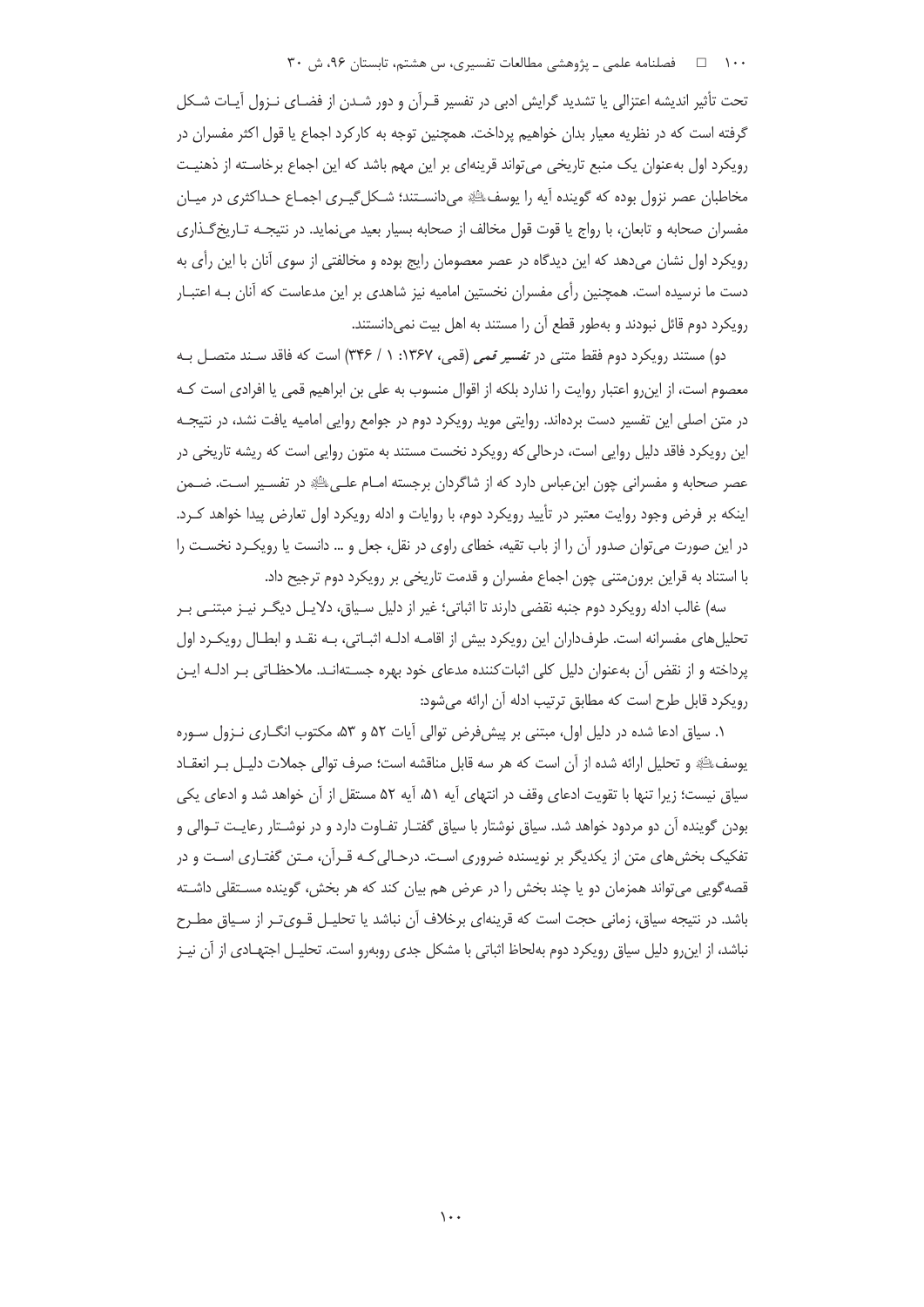گوينده و تناسب آيات « أنِّي لَمْ أَخُنْهُ بِالْغَيْبِ ... وَ ما أُبَرِّئُ نَفْسي...» ... □ ١٠١

افزون بر اینکه تحلیل معارض دارد به دلیل عدم نص بودن آیات در دلالت بر آن، از الزام علمی برخوردار نیست.

٢. معناشناسی سوء به شهوت و نه اراده معصیت، خلاف ظاهر آیات و فهم مفسران است. سیاق داستان در بخش مراوده زليخا (يوسف / ٢٣) به اقدام عملي زليخا براي تحقق رابطه نامشروع بـا يوسـفﷺ، دلالـت روشنی دارد که فراتر از شهوت محض است. فهم مفسران کهن نیز دلیل این تبیین است کـه متعلــق «هَیْـتَ لَک» را ترغیب به جماع و تمهید مقدمات آن دانستهاند. (بلخی، ۱۴۲۳: ۲ / ۳۲۷؛ طبری،۱۴۱۲: ۱۲ / ۱۰۶) از این٫رو ادعای ابنشهر آشوب در معناشناسی سوء به شهوت مردود است. همچنین تبیین مغنیـه از «لـم اخنـه» به عدم خیانت زلیخا به یوسفﷺ، خلاف لغت و واقعیت است؛ زیرا خیانت مستلزم تعهد فرد به دیگری است و زلیخا به پوسفﷺ تعهدی نداشته است بلکه وی متعهد به پیمان زناشویی با همسر خود بوده است کـه بـا اقدام به كامجويي با يوسفﷺ أن را نقض نمود. همچنين معنا نمودن خيانت به ياد نكردن از يوسـفﷺ بـه بدی در دوران زندان، در هیچ کتاب لغتی یافت نشد و صرف احتمال مغنیه است، وانگهی عدم اعلام صـداقت يوسفﷺ و پيراستگي وي از هر نوع اتهامي بعد از گذشت هفـتسـال خـود خيـانتي آشـكار اسـت و نشـان می دهد که زلیخا در حق یوسفﷺ جفای بزرگی کرده است که وی سالهای مهمی از دوران جوانی را بدون ارتکاب گناهی در زندان گذرانیده است. به نظر میآید اگر الزام پادشاه نبود وی چنین اعترافی را هـم در حـق يوسف ﷺ نمي كرد.

۳. برجسته نمودن نقش زلیخا در مجلس یادشاه با ریختشناسی محاوره آیـات ۵۳ ـ ۵۰ سـازگار نیسـت. رویکرد دوم نقش اصلی در این گفتگو را به زلیخا داده است درحالی که اساساً وی فاقد نقش در محاوره بوده و با تسامح می توان گفت که وی فقط بهعنوان یکی از زنان درباری نـزد یادشـاه احضـار شـده اسـت؛ دقـت در ریختشناسی این محاوره نشان میدهد که طرفین اصلی آن، پادشاه و پوسفﷺ است و فرسـتاده پادشـاه \_ همزندانی سابق یوسفﷺ ـ نیز نقش رابط میان آن دو را ایفا می کند، در مجلس پادشاه نیز مخاطب اصلی و اولی وی زنان درباری بوده است، از این رو ابتدا آنان به پاکدامنی یوسفﷺ شهادت میدهند، سپس زلیخا نیز در تکمله آنان زبان به اعتراف میگشاید، بنابراین دادن نقش اصلی به عنصری که از طرفین محاوره نبـوده و درگیر نمودن وی بهعنوان ادامهدهنده محاوره، خلاف دلالت ظاهر آیـات ۵۳ ـ ۵۰ و ناشـی از عـدم دقـت در ساختارشناسی محاوره مذکور در أيات است. تحليل ديگر روايتشناسی اين بخـش از آيـات چنـين اسـت کـه قرآن بهعنوان حکایتگر این بخش از داستان بعد از اتمام اقدام پادشــاه بــه گــزارش عکــس|لعمــل یوســفﷺ پرداخته است و «ذلک» اشاره به علت تأخیر یوسفﷺ در حضور پادشاه است. یا اینکه ممکن است مسـتلزم تقدیر جملهای باشد که به قرینه مخاطب حذف شده است یا از باب المقدر کالمذکور است، بـه هـر روی ایـن تحلیل از محاوره بهلحاظ ادبی توجیهپذیر بوده و خلاف ادب عربی نیست که در دلیل پنجم رویکرد اول بـدان اشاره شد، از این٫و دلیل دوم صالحی نجف آبادی کـه چنـین تقـدیری در آیـه را مسـتلزم تکلـف و دوری از

 $\langle \cdot \rangle$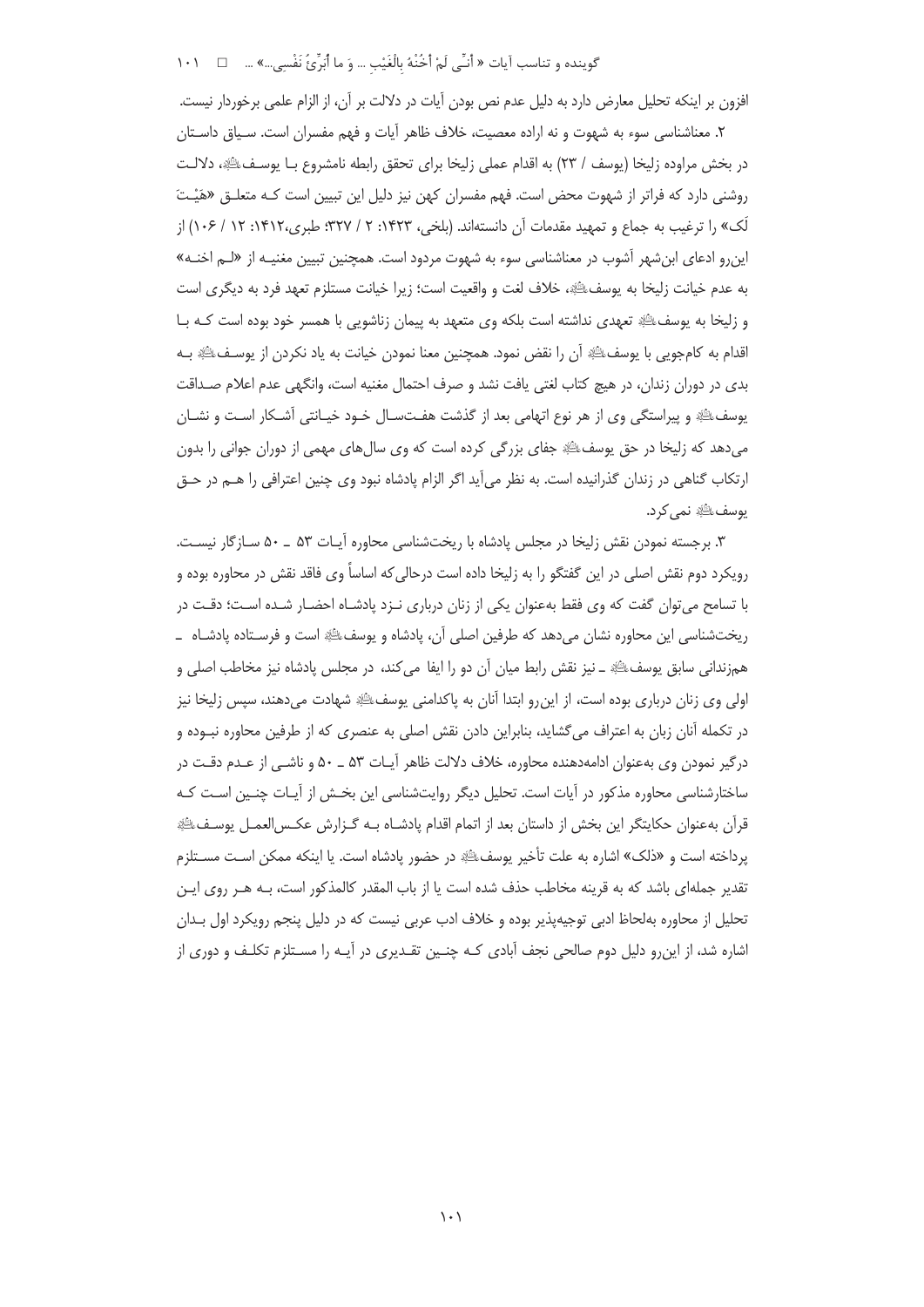## ۱۰۲ فصلنامه علمی ـ پژوهشی مطالعات تفسیری، س هشتم، تابستان ۹۶، ش ۳۰

بلاغت قرآن دانسته است (صالحی نجف آبادی، ۱۳۶۰: ۱۶۸) مردود است؛ زیرا تقدیر در جایی که نشانهای در متن باشد یا قرینه بیرونی بر آن دلالت نماید نهتنها خلاف بلاغت نیست بلکه بر خطیب لازم اسـت کـه بـه مقتضاى حال از تكرار خوددارى نمايد (بنت الشاطي، ١٣٩١: ٢٨١) از اين,رو اشكال عدم حضور يوسـفﷺ در مجلس یادشاه (معرفت، ۱۹۹۷: ۲ / ۲۲۲) وارد نیست؛ زیرا الزامی به حضور وی نبوده و از ابتدای این بخش از داستان معلوم است که پوسفﷺ در زندان است. احتمال محاکات با خــود هــم پاسـخى ديگــرى اســت کــه می توان به این اشکال داد، بدین معنا که آیات ۵۳ \_ ۵۲ را یوسف ای اخود نجوا کرده و قرآن آن را به قـول در آورده است (طبری، ۱۴۱۲: ۱۳ / ۳: ابنِ عطیه، ۱۴۲۲: ۳ / ۲۵۴) همچنـین مـی تـوان آنهـا را ادامـه سـخن يوسف عليه در خطاب به پادشاه دانست و برگزاري مجلس پادشاه را از باب جمله معترضه بيان كرد.

۴. در اینکه مرجع ضمیر در «لیعلم» به عزیز برنمیگردد حق با طرفدران این رویکرد است ول<sub>ع</sub>ی بخش دوم ادعای آنان قابل مناقشه است؛ زیرا اگر مراد این است که یوسفﷺ بداند زلیخا در حق وی بدی نکـرده است، این ادعا توهمی بیش نیست؛ زیرا زلیخا زشتترین بدی را در حق پوسفﷺ روا داشت و هفتسـال او را بدون گناه زندانی کرد. کدام منطق عقلانی و اخلاقی است که این اقدام زلیخـا را مصـداق روشـن خیانـت نداند؟ آيا بسنده كردن به اينكه زليخا پشت سر يوسفﷺ حرف ناروايي نزده ولي او را بدون ارتكـاب گنــاهي زندانی کرده است، رفتن بهسوی سراب نیست؟ این استدلالها بیشتر به قصـد تطهیـر زلیخـا صـورت گرفتـه است، اما اینکه قصد یوسفﷺ از برگزاری جلسه یادشاه و تأخیر در حضور نزد وی چه بوده است احتمال های متعددی مطرح است که مفسران صحابه و تابعان به تبیین آنها اهتمام داشتهاند، ازجمله ابن عباس آن را به رد هر نوع شبهه از ذهن يادشاه (سمرقندي، بي تا: ٢ / ١٩٧) و قتاده آن را به «طلب العـذر» (طوسـي، بـي تـا: ۶ / ١۵٢) توجیه کرده است؛ اینک برخی از این احتمال ها بررسی می شود:

الف) يوسفﷺ بهعنوان پيامبري حكيم و آيندهنگر بيش از هر چيز بهدنبال روشـن شـدن حقيقـت بـراي آیندگان بود؛ از این رو ضرورت داشت تمامی زنـان حاضـر در ضـیافت زلیخـا کـه همگـی از وی درخواسـت كامجويي كردند به پيراستگي يوسفﷺ اعتراف نمايند. از آنجايي كه در ضيافت زليخا چنين اعترافي از آنــان بهدلیل شرایط آن جلسه که به قصد کامجویی از یوسفﷺ شکل گرفته بود، ممکـن نبـود، ضـرورت داشـت بهطور رسمی در حضور پادشاه انجام شود تا سندی رسمی در اثبات پاکدامنی یوسفﷺ برای آینـدگان باشـد. (طوسی، بی تا: ۶ / ۱۵۲؛ طبرسی، ۱۳۷۷: ۲ / ۱۹۴)

ب) زندانی شدن بیش از هفتسال یوسفﷺ، مانعی فراروی اعتمـاد پادشـاه بـه تعبیـر خـواب وی بـود. احتمال های زیادی در ذهن پادشاه می تواند خلجان نموده و اعتبار تعبیر خـواب پوسـفﷺ را متزلـزل نمایـد. ضرورت داشت برای زدودن این مانع، یوسفﷺ ابتدا پیراستگی دامن خود را اثبات نماید تا ذهن پادشاه از هر شبههای درباره وی پاک گردد (ابن عربی، بی تا: ۳ / ۱۰۹۱) اشـکال طـرف<code>دارا</code>ن رویکـرد دوم بـا ایـن اهتمـام

 $\cdot$ ۲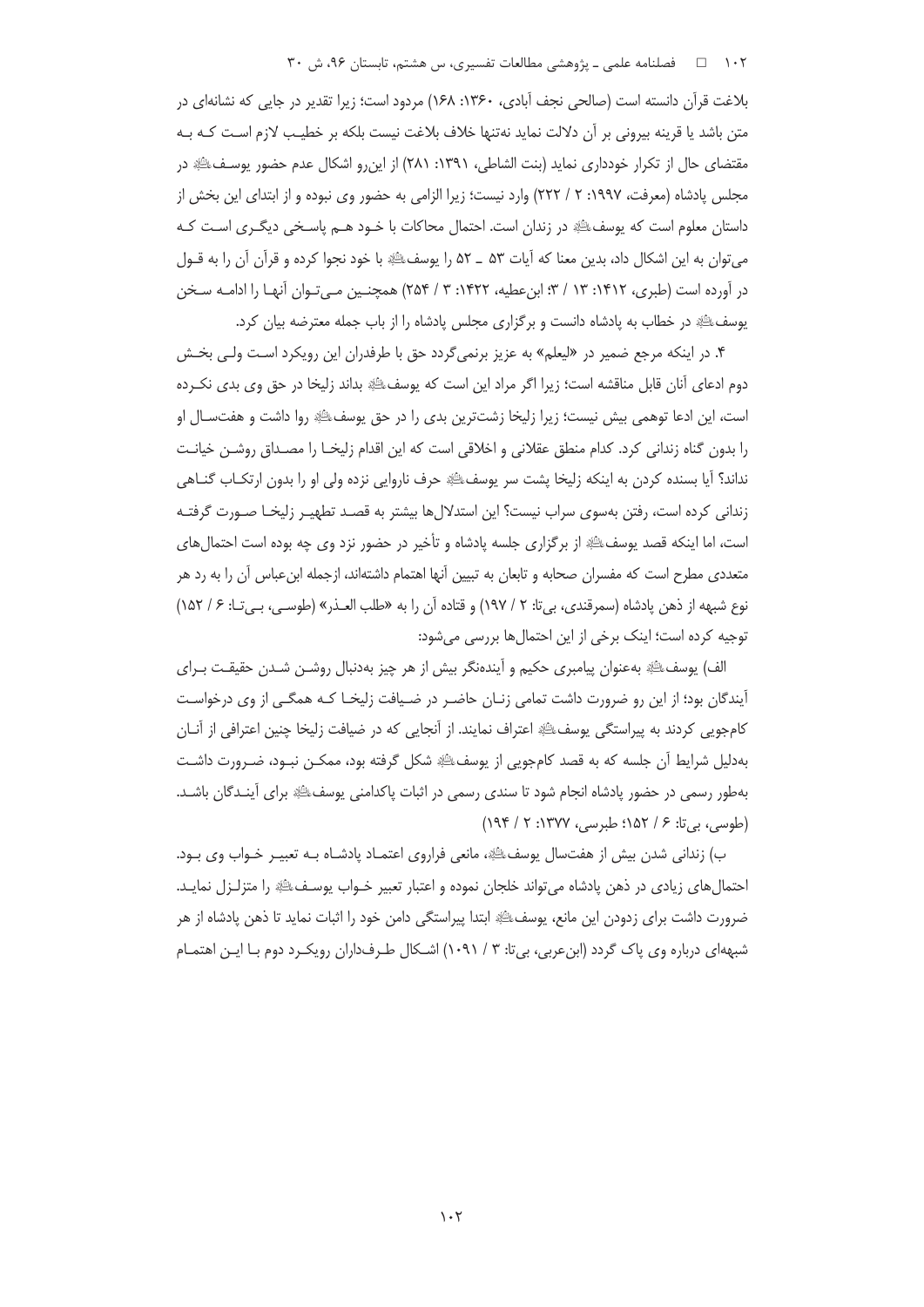# گوينده و تناسب آيات « أنِّي لَمْ أَخُنْهُ بِالْغَيْبِ ... وَ ما أُبَرِّئُ نَفْسي...» ... □ ١٠٣

مفسران از دوره صحابه تا ادوار بعدی در تبیین حکمت اقدام یوسفﷺ چیزی جزء آسیب تتبـع نـاقص بـرای آنان به ارمغان نیاورده است.

۵. یاسخ اشکال عدم ارتباط مسئله خیانت به یادشاه، این است که برابر دلالت ظاهر آیات ۵۳ ـ ۵۰ یادشاه از ضیافت زلیخا و مراودهخواهی زنان درباری از یوسفﷺ اطلاع نداشت؛ زیرا اولاً در صـورت اطـلاع یادشـاه درخواست یوسفﷺ از وی برای تحقیق از قضیه دست بریدن زنان لغو بـود. ثانیـاً مسـتلزم آن بـود کـه وی يوسفﷺ و قضيه او را به محض تعبير خوابش بشناسد و نيازي به احضار وي و پيگيري درخواست تحقيق او نباشد. این تحلیل نشان میدهدکه پادشاه از ضیافت زلیخا و زندانی شدن پوسـفﷺ آگـاهی نداشـت و او را نمیشناخت. از سوی دیگر احتمال داشت چهبسا زنان درباری حاضر در ضیافت زلیخا، بعد از حضور یوسفﷺ در دربار پادشاه برای جبران شکست خود در ضیافت زلیخا و پیشگیری از آبرویـزی دوبـاره، یوسـفﷺ را بـه دلیل زندانی بودنش نزد پادشاه متهم و بد نام نشان میدادند از این٫رو ضروت داشت موانع حضـور پوسـفﷺ در دربار برداشته میشد که با اقدام حکیمانه یوسفﷺ تحقق یافت. البته احتمال وجود رابطه نسبی پادشاه بـا زلیخا (دختر خواهر یا همسر فعلی پادشاه) را نیز برخی از مفسران مطرح کردهاند (ابن جوزی، ۱۴۲۲: ۲ / ۴۴۶) كه در صورت اعتبار مي تواند دليل ديگري بر اين اقدام يوسفﷺ باشد. در نتيجه از ابعاد متعددي خيانت زنان می تواند به پادشاه ارتباط پیدا کند.

۶. روایات استنادی طرفداران این رویکرد بهلحاظ سندی و متنی نیازمند اعتبارسنجی است که متأسـفانه در بیان این مفسران هیچ نوع داوری نسبت به آنان صورت نگرفته است، وانگهی روایـات مـذکور بـر فـرض اعتبار، به گفته خود این مفسران به احوالات زلیخا در پایان عمر وی اشاره دارند نه به بازه زمانی رخداد حادثه موردنظر در داستان. این در حالی است که برابر روایات از ماجرای مراوده زلیخا و زنان تا آزادی پوسـفﷺ از زندان هنوز بیش از هفتسال نگذشته است و بهطور معمول شهوت کامجویی این زنان همچنان یا برجا بـوده است و بهسان پیرزنانی فرتوتی نبودند که به جبر طبیعت و حفظ آبروی بر باد رفته ممکن است حرفهایی بـر زبان برانند، از این رو تناسبی میان روایات استنادی با موقعیت تاریخی داستان وجود نـدارد و روایــات مــذکور شأن تبیینی نسبت به این بخش ندارند. همچنین بسیاری از شکستهای عشق مجازی، به جنون و افسردگی می|نجامد و الزاماً منجر به عشق حقیقی نمیشوند. فرضیه تصعید روانشناختی اسـتناد شـده در *تفســیر نمونــه* بهعنوان قاعده تعميميذير در همه افراد قابل تطبيق نيست و اساساً با فرضيههاي غير قطعي نمى توان واقعهاي تاریخی را توجیهپذیر کرد یا از آن بهعنوان شاهد یا دلیل اثباتی بهره جست.

۷. نکته مهمی که در نقد این رویکرد بایستی بدان بهعنوان یک دلیل برون،متنی تأکید شود عدم تناسب معارف آيات ۵۳ \_ ۵۲ با شأن زليخا است؛ پيش فرض اين دليل چنين است كه صدور سخن و انجام هر عمل، متأثر از سطح شناخت، باورها و نوع شخصیت افراد است، واقعیت ایـن اسـت کـه از آهنـگ و تـراز معنـوی

 $\eta \cdot \eta$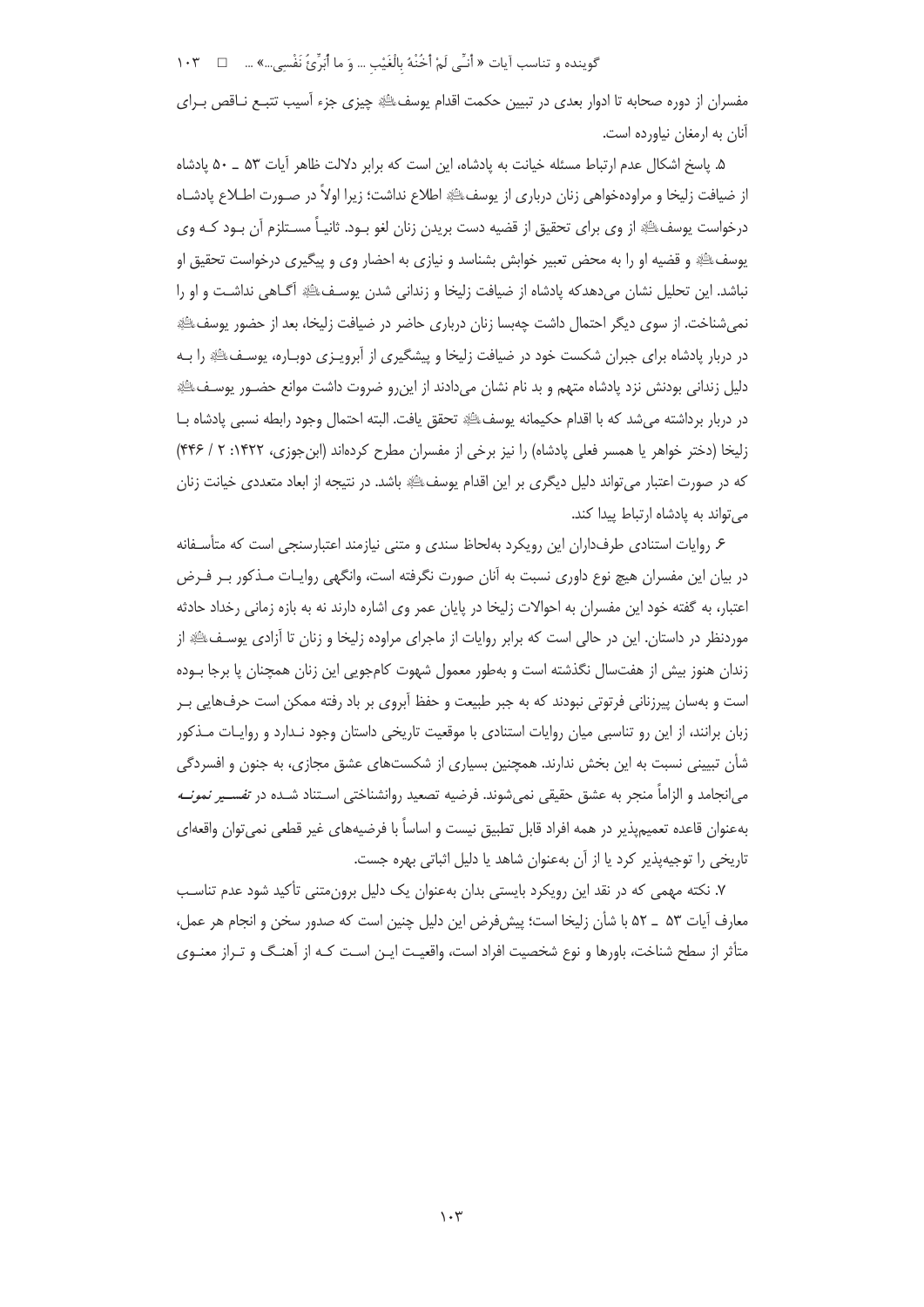آیات ۵۳ ــ ۵۲ چنین استشمام می شود که به زبان آوردن چنین عبارتهای حکیمانهای سزاوار بزرگـانی اسـت که نفس خود را از گزند معصیت رهانیده و بر ستیغ طهارت و حکمت نشسته باشند و به شکرانه این توفیــق و از سر تواضع در برابر خداوند نفس خود را هماره متهم دارند. این گونه سخن گفتن از زنی که دامن آلوده و زبان به تهمت و افتراء علیه جوان بی گناهی \_ پیامبر خدا در آینده \_ گشوده است، هرگز بر نیاید. حقیقتی که برخـی از تفاسیر بدان التفات یافته و آن را به عنوان نقضی بـر رویکـرد دوم بیـان کـردهانـد (رازی، ۱۴۲۰: ۱۸ / ۴۷۰) همچنین علامه طباطبایی صدور آن را از شأن زلیخا در باورمندی به ربوبیت الهی بعید میداند؛ زیرا وی زنـی آلوده به شهوات و بتپرست بوده و به زبان راندن چنین عبارتی با مضامین عالی توحیدی از وی بسـیار بعیـد است (طباطبایی، ۱۴۱۷: ۱۱ / ۱۹۸) ابن جوزی نیز به بتپرستی زلیخا بهعنوان قرینهای برون متنی توجه نشان داده است (ابنجوزي، ١۴٢٢: ٢ / ۴۴٩) البته برخي احتمال اعتقاد زليخا به ربوبيت، غفور و رحيم بودن خـداي متعال را با وجود شرک او مطرح کرده و عدم وقوع زنا را از باب لطف خدا بر وی دانستهاند (ابنِعاشور، بـیتـا: ١٢ / ٧٩) در نقد ديدگاه اخير بايستي گفت عدم وقوع خيانت صرفاً لطف الهي بهواسطه يوسفﷺ بوده اسـت و بس و اگر به جای پوسفﷺ، فرد دیگری بود، قریب به یقین این خیانت به دلیل ترس از موقعیت زلیخـا و عواقب تلخ آینده آن، از سوی فرد محقق میشد و شاید از باب اکـراه بـر زنـا نیـز خـدای سـبحان برخـوردی متفاوت با او در قیامت داشت. نباید لطف الهی به یوسفﷺ را به زلیخـا تعمـیم داد. دلیـل ایـن مفســران بـر عنایت خداوند بر زلیخا چه بوده است؟ زلیخایی که بتپرست بوده و تا حدی باطنی پلید داشته است کـه بـا وجود همسر قصد رابطه نامشروع با غلام خود را داشته است، أيا از چنين زني انتظار ميرود كه بتواند خداونـد را با زبان اهل توحید توصیف نماید اگر ظاهر این ادعا را هم بپذیریم از باب منطق دوگانه است؛ زیـرا سـیاق داستان پوسفﷺ نشان می۱هد که زلیخا زنی شریر و خائن به شوهر خود بوده اسـت و اینکـه چگونـه دچـار تحول ایمانی و عرفانی شده است، جای تردید و سؤال دارد؟ اگر واقعاً این گونه بوده است، چـرا در طـول ایـن سالها زندانی شدن یوسفﷺ تلاشی برای آزادی وی نکرد؟ وانگهی ارتکاب برخی از گناهـان یـا اقـدام بـه مقدمات آن چون زنا و حبس بدون جرم جوانی رشید بهطور قطع تأثیرات رفتاری در گناهکار دارد و توفیــق را از وی میستاند. در آیات و روایات نیز دلیل روشنی بر توبه صریح زلیخـا و اعتـذار وی از یوسـفﷺ گـزارش نشده است.

#### نظريه معيار

با توجه به کاستیهای که رویکرد دوم بهلحـاظ تـاریخی، ادبـی، منبعـی و روشـی دارد، معیـار قـرار دادن آن بهعنوان نظریه تفسیری امامیه با مناقشات جدی روبهرو است. اما رویکرد اول نظر به امتیازهـایی کـه دارد در صورت تکمیل در مقام تقریر و تقویت ادله اثباتی، شایستگی آن را دارد که بهعنـوان نظریـه معیـار امامیـه در تفسیر آیات مورد نظر معرفی شود. عمده کاستی رویکرد اول عدم بازنمایی برخی از ابعاد پنهان آیات ۵۳ ـ ۵۲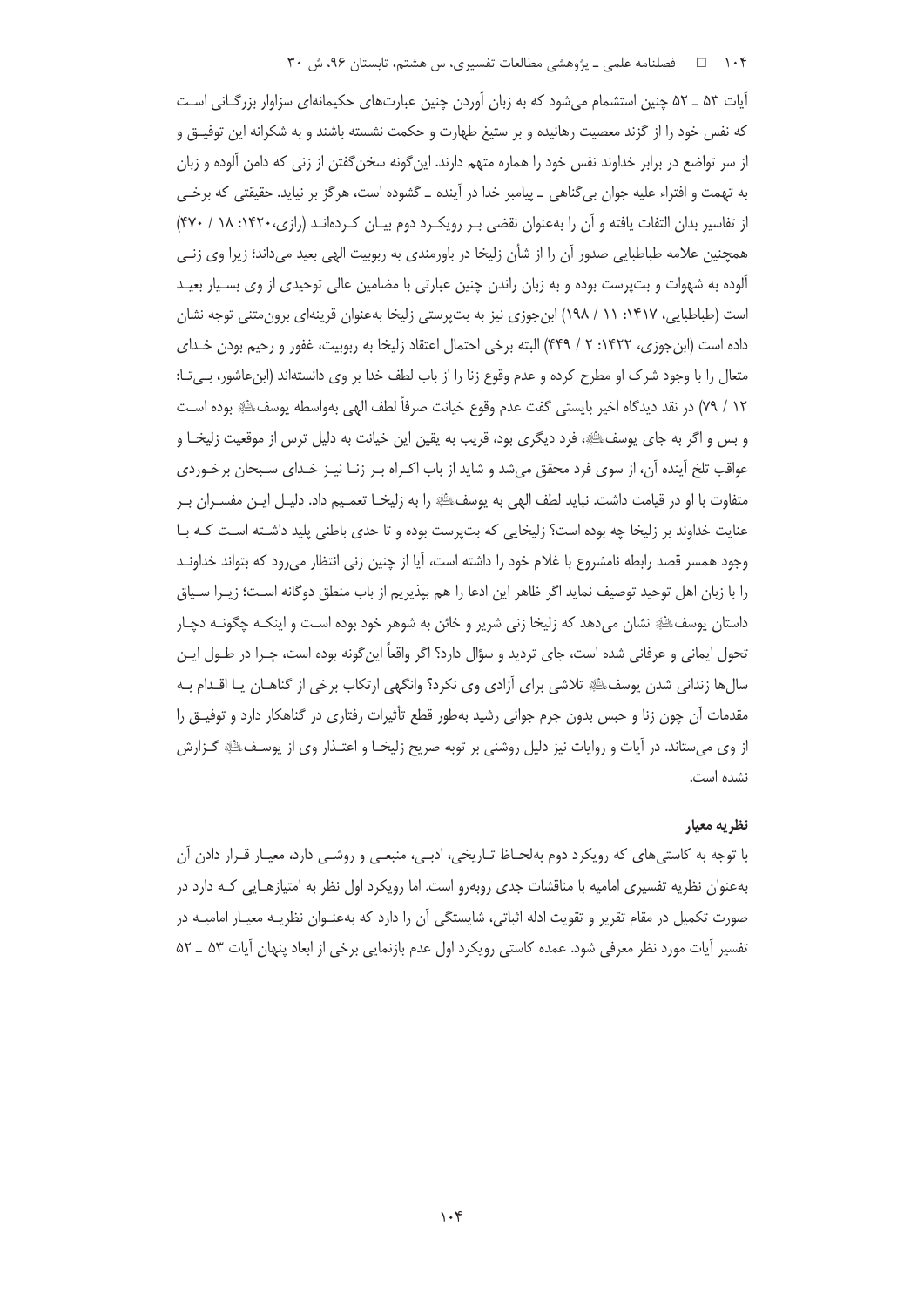# گوينده و تناسب آيات « أنِّي لَمْ أَخُنْهُ بِالْغَيْبِ ... وَ ما أَبَرِّئُ نَفْسي...» ... □ ١٠۵

و غفلت از برخی ادله اثباتی است که در ارزیابی آن به مواردی اشاره شد. اینک مولفههای نیازمنـد تکمیـل در این رویکرد را برمی شمریم:

## الف) , وايت نمايشي أيات

توصيف سوره يوسفﷺ به احسن القصص (يوسف / ٣) بـر زيبـايي و نيكـويي دو چنـدان أن در بيـان قصـه دلالت دارد (طوسی، بی تا: ۶ / ۹۳؛ طبرسی، ۱۳۷۲: ۵ / ۳۱۷) با اینکه ایــن داسـتان پـیش از نــزول قــرآن در سایر کتب آسمانی و بشری رایج بوده است اما روایت قرآنی آن نظر به اسلوب ابـداعی و اعجــاب برانگیــزش، این داستان را با روایاتهای پیشین بسیار متفـاوت و ممتـاز نمـوده اسـت (زمخشـری، ۱۴۰۷: ۲ / ۴۴۱) آیـا سورهای با این درجه از بلاغت امکان دارد که بخشی از آن در انتقال مراد خود به مخاطب دچار ابهـام شـود؟ در صورت ادعای ابهام چگونه با احسن القصص بودن آن سازگاری دارد؟ یکـی از عناصـر ممتـاز بیـانی ایـن سوره، روایت نمایشی آن است که برای ترسیم صحنههـای متنـوع داسـتان از روش هـای مختلـف پـردازش نمایش استفاده شده است. یکی از این روشها، که از نظر نگارنده قابل تطبیق بر آیات مورد بحث ایـن مقالـه هست، چنین است: «در چندین مورد حوادث حاکی از یکدیگرند، ولی این حکایتگری بـهطـور مکـانیکی، کـه یک حادثه به آرامی به حادثه بعدی اشاره کند، نیست، بلکه به این طریق است که توازن دقیقی را بین حوادث پیش بینی پذیر و پیش بینی ناپذیر حفظ کند» (میر، ۱۳۸۷: ۱۷۸) آیات ۵۳ ــ ۵۰ نمونه روشنی از عـدم پیمـایش مکانیکی و توالی رمانی این بخش از داستان پوسفﷺ است. سناریو این آیات، نمایش همزمان یا همعـرض دو یا سه یاره از داستان در یک خط طولی نمایش است، گویی آیات بهسان صحنه تئاتری است که کارگردان همزمان هر سه بخش را در عرض هم به نمایش درآورده و مخاطب از این سبک بدیع لذت مـی.بـرد. سـوره یوسفﷺ نمایشنامه شفاهی است که گویندهای زبردست به روایت تصویری آن پرداخته است، از این رو بیش از آنکه سوره یوسفﷺ خوانده شود، بایستی دیده شود تا هنر بـدیع قـرآن در تصـویرآفرینی آن حـس شـود. روشن است که این رویکرد به اسلوب بیانی این سوره، گرهگشای بسیاری از ابهامـاتی اسـت کـه در مواجهـه ادبی یا کلامی محض با آن پدید می آید.

## ب) رمزگشایی از دلیل احضار زنان

تبیین چرایی تأکید یوسفﷺ به پادشاه در احضار زنان درباری و پرسش از بریدن دستان خود، نیازمند تکمیل یا تقریر جدید است. ظاهراً یوسفﷺ تعمدی در این احضار داشته و اعتراف زنان از نقش بنیادی در درخواست وی دارد. از این رو اساساً یوسفﷺ بهدنبال اعتراف زلیخا نبوده است؛ زیرا پیش تر بی گناهی یوسفﷺ نزد همسر زلیخا اثبات شده است بلکه وی بهدنبال تبرئه از حیله بزرگتری بوده است که زنان شهر برای وی رقم زده بودند. از این حیلت زنان درباری علیه یوسف الله در آیات پیشین به مکر (یوسف / ۳۱) و کید (یوسف / ۳۴ \_ ۳۳) این زنان یاد شده است که بهطور قطع غیر از کید زلیخا بوده است؛ بخش پایانی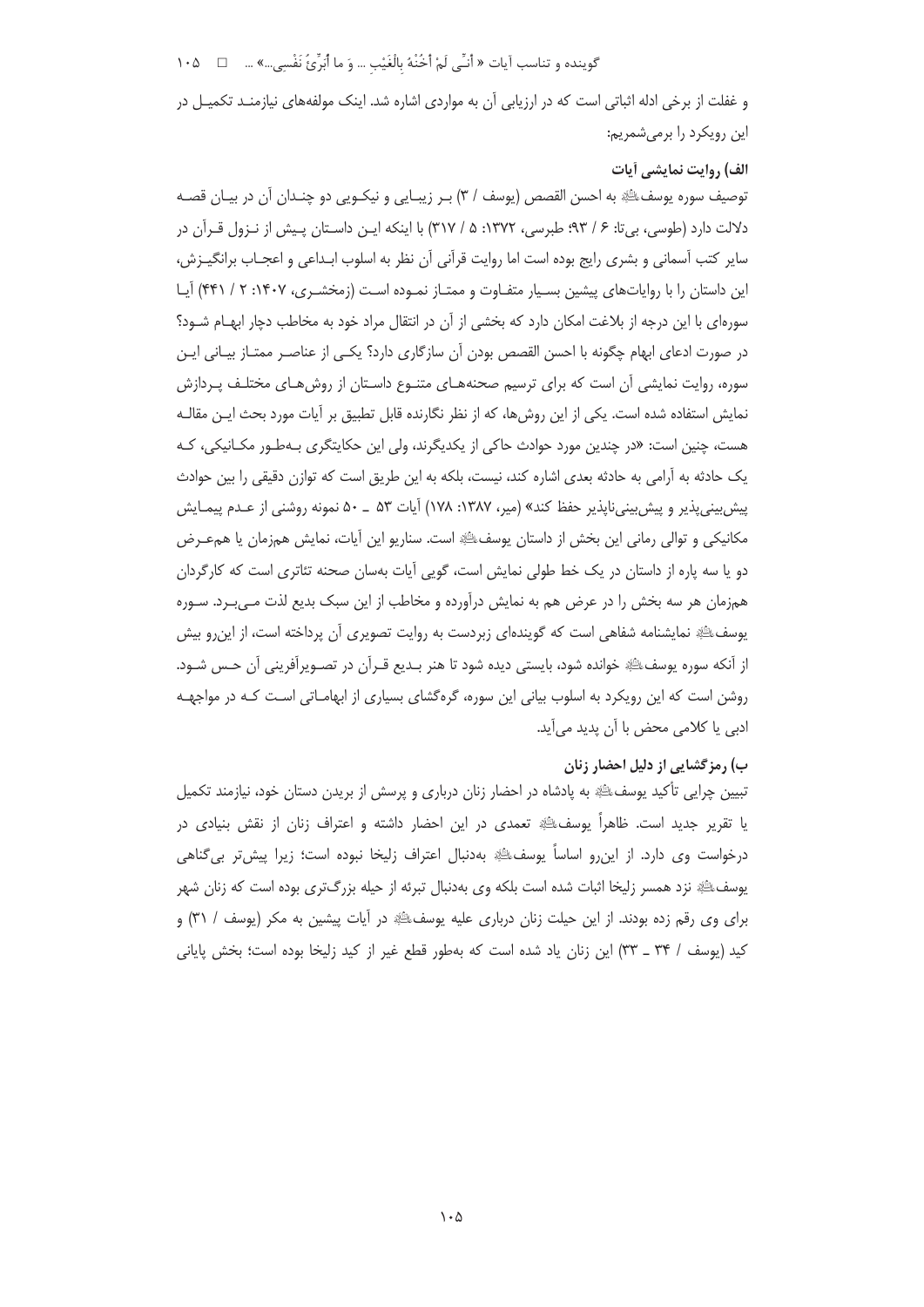## ۱۰۶ = ه ضلنامه علمی ـ پژوهشی مطالعات تفسیری، س هشتم، تابستان ۹۶، ش ۳۰

أيه ۵۲ «وَ أن اللهَ لَا يهَدِي كيْدَ الخَّائِنِين» نيز اين كيد به شكل جمعي به گروهي خيانتكار (زنان درباري) اضافه کرده است که نشانگر اهتمام جمعی آنان در این کید علیه یوسف ای است. حال کید آنان چه بوده است؟ در ظاهر این آیه بدان اشارتی نشده است. از تأکید یوسفﷺ بر پرسeجوی دلیل بریدن دستان این زنان بر می آید که بریدن عمدی بوده و راز مکر اشاره شده در آیه ۳۱، در تحلیل فراز «قطعن ایدیهن» نهفته است که در ادامه مقاله بدان خواهیم پرداخت. رویکرد اول اهتمامی به تحلیل این مهم نداشته و تلاش شده تا نقش این زنان کمرنگ یا حذف و نقش اصلی به زلیخا داده شود؛ یا مقصود پوسفﷺ از این زنان همان زلیخا بوده و مراودهخواهی آنان نیز برای زلیخا تفسیر شده است (بلخی، ۱۴۲۳: ۲ / ۳۳۹: طوسی، بیتا: ۶ / ۵۳: ابنجوزی، ۱۴۲۲: ۲ / ۴۴۶) این تحلیل خلاف ظاهر قرآن است. نحاس به ظهور آیات در مراودهخواهی زنان برای خودشان تأکید دارد (نحاس، بی تا: ۲ / ۲۰۵) همچنین با برداشتهای مفسران نیز در تعارض است (طوسی، بیتا: ۶ / ۱۵۳) *مجمع البیان* نیز این قول را برگزیده است زنان از یوسفﷺ مطالبه مراوده برای خودشان كردند (طبرسی، ۱۳۷۲: ۵ / ۳۶۸) تفسیر سورآبادی ضمن پذیرش این قول اطلاعات افزون تری از شدت علاقه آنان به یوسفﷺ ارائه کرده است که «… ایشان از اول چهل زن بودند مهتران زنان مصر که در حديث يوسف واله بودند، نه از ايشان در عشق يوسف بمرده بودند و يكي از اول كه چشمش بر يوسف افتاد جان بداد، سی بمانده بودند.» (سورآبادی، ۱۳۸۰: ۲ / ۱۱۴۷) از این رو این احتمال که مراد از «النسوه» عامی است که مقصود از آن خاص یعنی زلیخا بوده است به دلیل قرینه درون متنی باطل است. همچنین توجیه عدم تصريح به زليخا از كرامت و حسن ادب يوسفﷺ (طوسى، بي¤: ۶ / ١۵٣. طبرسى، ١٣٧٧: ٢ / ١٩۴) بوده است، فاقد قرينه درون متنى است. هرچند مى توان به دلالت التزامى يا از باب دلالت تلويحى پذيرفت كه زليخا نیز داخل در این زنان بوده است. به این نکته برخی از مفسران اشاره داشتهاند. (ابنعربی، بیتا: ۳ / ۱۰۹۱)

# ج) نقش غايب زليخا در محاوره يوسف ﷺ با يادشاه مصر

گویی در این بخش زلیخا از پرسeوجو غایب است و محاکمه شامل او نیست. میïوان از تقدیم اعتـراف زنـان شهر بر اعتراف زليخا نيز اين نكته لطيف را فهميد؛ حتى اعتـراف زليخـا را مـيتـوان در حاشـيه أن و صـرفاً اعتراف جبری زلیخا برای خود دانست. اگر بپذیریم که طرفین اصلی گفتگو پادشاه و زنان درباری بوده است، احتمال دارد که اعتراف زلیخا را در حاشیه آن جلسه یا نجوای با خود تلقی نماییم؛ زیرا شهادت زنـان دربـاری برای پاکدامنی یوسف ﷺ کافی بود و نیازی به تأیید زلیخا نداشت. شاید هدف قرآن از گزارش اعتراف زلیخا در امتداد اعتراف زنان درباری را چنین توجیه کرد که نشان دهد بهدنبال آن زلیخا چه عکس|لعملی نشــان داد ولی بدین معنا نیست که الزاماً آن را در همان محفل یا خطاب به یادشاه گفته باشد.

# د) زنان درباری و ترفند بریدن دستان؛ گره داستان

یوسفﷺ در پیام خود به پادشاه، بر رمز گشایی از چرایی قطع دستان زنان تأکید دارد. سیاق قصه هم می گوید که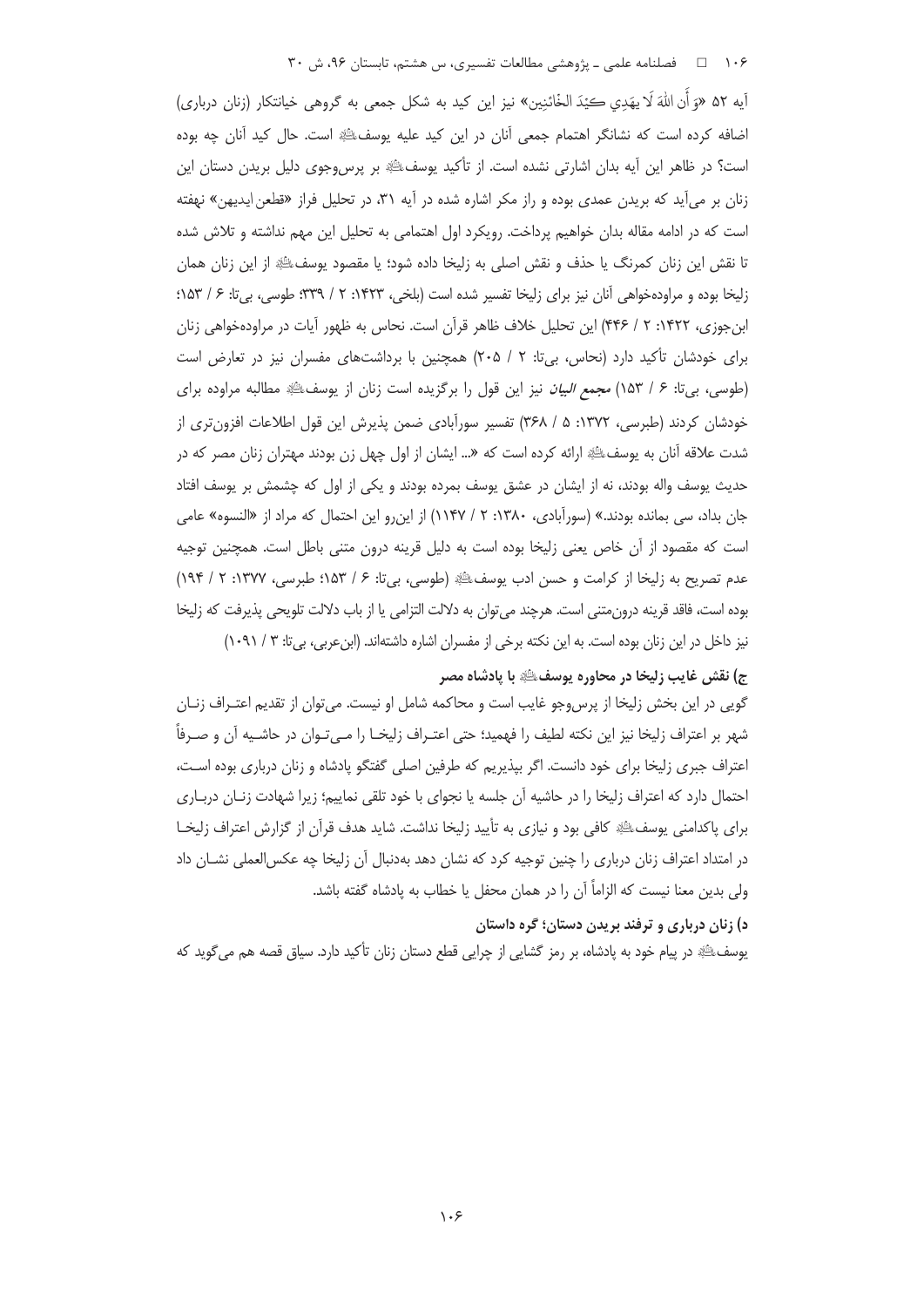# گوينده و تناسب آيات « أنِّي لَمْ أَخُنْهُ بِالْغَيْبِ ... وَ ما أُبَرِّئُ نَفْسي...» ... □ ١٠٧

زلیخا جزء این زنان که با مشاهده پوسفﷺ دستان خود را بریدند، نبوده است و او بیشتر شاهد و میزبان آنان بوده است، از این رو از شمول این زنان خارج است؛ زیرا وی دست خود را نبرید. با کلان نگری در داستان سوره يوسفﷺ فهميده مىشود كه دليل بريدن دستان اين زنان، صرفاً مشاهده زيبايي يوسفﷺ نبوده است بلكه تسليم نمودن يوسفﷺ به كامجويي دليل اصلي آن بوده است؛ زيرا ظاهر «راْوَدُتْنَّ يُوسُفَ عَنْ نَفْسِهِ» بر اين مطلب دلالت دارد. وانگهی صرف مشاهده زیبایی یوسفﷺ و بریدن اتفاقی دستان، جرم یا مسئله مهمی نبوده است که زنان بخواهند خود را از آن تبرئه نمایند، چهبسا ایشان و دیگران پیشتر یوسفﷺ را نیز دیده بودند ولی دستان خود را نبریده بودند. به هر روی تحلیل این بخش از داستان نیازمند تفسیر جدیدی است.

نگارنده با جستجوی در تکنگاریهای مرتبط به سوره یوسفﷺ به دست آورد که امین احسن اصلاحی از مفسران معاصر به این نکته تفطن یافته و تفسیر متفاوتی از آیات مورد بحث مقاله عرضه کرده است. مستنصر میر در گزارش دیدگاه وی، آن را معتبر ولی نامتعارف خوانده است. در دیدگاه اصلاحی در طعنه بانوان مصری بر زلیخا (آیه ۳۰) لافی نهفته بود مبنی بر اینکه آنها در هنر عشق,ورزی خیلی حرفهای تر از اویند و اگر بهجای او بودند بهراحتی یوسفﷺ را به انجام خواستهشان وامیداشتند. بهخاطر همین لاف و گزافِ بانوان مصری بود که زلیخا آن ضیافت را ترتیب داد. در آن ضیافت، بانوان مصری نخست با فریبندگی شان یوسفﷺ را آزمودند ولی به نتیجهای نرسیدند. آنها که مستاصل شده بودند تهدید کردند که اگر یوسف الله تسلیم نشود خود را خواهند کشت و بهعنوان نشانهای بر جدی بودن این تهدید، دستهای خود را بریدند. این تفسیر در متن قرآن به کافی موید دارد که وی با استفاده از دلالت بخش پایانی آیه ۳۱ يوسف ﷺ «... فَلَمّاْ رَايْنَهُ رَاَحُبَرْنَهُ وَقَطَّعْنَ اَيْدِيَهُنَّ وَقُلْنَ حاشَ لِلّهِ ما هٰذاْ بَشَرًا إنْ هٰذاٰإِلّا مَلَكٌ كَرِيمٌ؟ به سه مرحله اين حيله بانوان مصري اشاره مي كند: ناكامي در جلب توجه يوسفﷺ، دست بريدن و توجيه شكست خود با فرشتگون خواندن یوسف ای (میر، ۱۳۸۷: ۲۲۷ و ۱۹۷) از این رو دلیل دست بریدن عمدی زنان این بوده است که میخواستند یوسفﷺ را در تنگنا قرار دهند که اگر تمکین نکند خودزنی خواهند کرد. این تحلیل هرچند فاقد پیشینه تاریخی است اما در تأکید بر این نکته که زنان درباری نیز برای کامجویی از یوسف، بهسان زلیخا ترفندی چیده بودند با ظاهر آیه انطباق دارد. تأکید قرآن بر یادکرد بخش کامجویی زنان درباری، ارجاع پادشاه از سوی یوسف ای به این بخش، تفصیل قرآن از جزئیات نوع نشستن زنان، چاقو بهدست گرفتن و توصیف جزئی و گامبهگام از ضیافت موردنظر، علی رغم نادیده گرفتن اصل ایجاز در بلاغت قرآن، نشان شناسی خاصی را از تعمدی بودن پرداختن به این بخش از داستان را نشان میدهد. همچنین مسابقه زنان دربار با زلیخا در جلب توجه یوسف الله به کرشمهگری أنها نیز قرینهای درونمتنی است که نشان میدهد زنان از تمام مکر خود در این امر بهره بردند و بعید نمینماید که با توسل به تهدید نیز خواسته باشند توجه يوسفﷺ را جلب نمايند تا بر زليخا غلبه نمايند.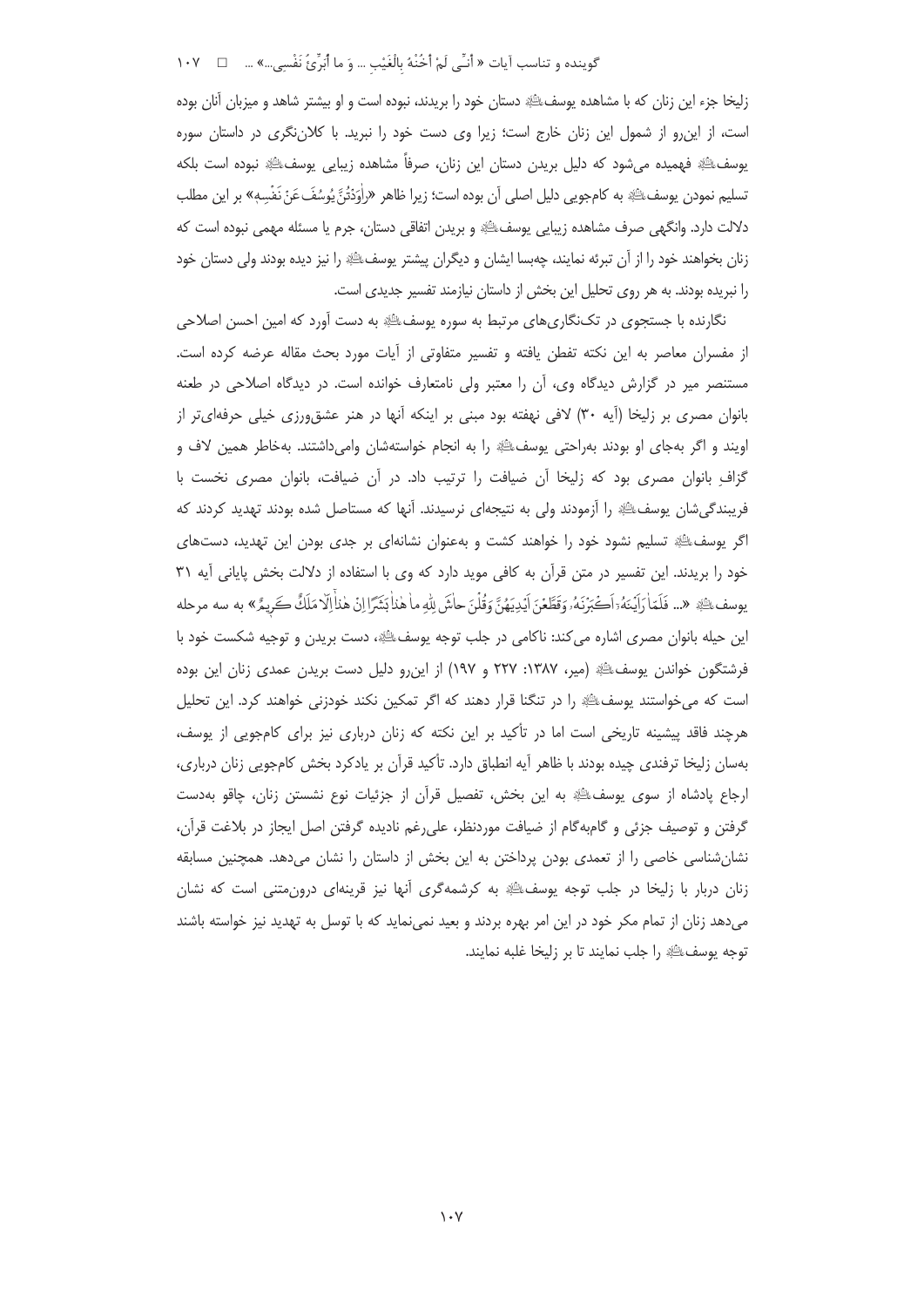### نتيجه

در تعیین گوینده آیات ۵۳ ـ ۵۲ سوره پوسفﷺ و تناسب این دو آیه با یکدیگر دو قول میان مفسران امامیه وجود دارد. این دو قول هرچند در مبنای کلامی عصمت یوسفﷺ و دلیل سیاق اشتراک دارند اما نوع تحلیل آنها گوینده و تناسب آن دو متفاوت است. خاستگاه ابهام در تعیین گوینده اصلی آیات به عللی چون سیاق سازی اجتهادی، نادیده گرفتن قراین بیرونی متن ازجمله آگاهیهای مخاطب نزول، بلاغت خاص سوره يوسفﷺ بهعنوان معيار احسن در روايتگرى، تلقى خاص مفسران از سوره يوسفﷺ بهعنوان متن مكتوب و نه گفتاری تصویر آفرینانه در قصهپردازی و نادیده گرفتن ظرائف بیانی آن و … برمیگردد. از نظر نگارنده نظر به وحدت سیاق آیات ۵۳ ـ ۵۰ سوره یوسفﷺ و حضور پادشاه و یوسفﷺ بهعنوان دو طرف اصلی محاوره در این بخش از داستان، گوینده جمله «وَماْۤ اُبَرِّئُ نَفُسٖیّ …» یوسفﷺ بوده و آن را خطاب به پادشاه مصر گفته است که بداند دلیل زندانی شدن وی یک فتنه زنانه بوده است و حکمت تأخیر وی در خروج از زندان برای حضور در محضر یادشاه، روشن شدن ابعاد این فتنه برای ایشان بوده است. آیه ۵۳ نیز به دلیل توفیق يوسفﷺ در رهايي از دام زليخا و زنان اشاره دارد كه فقط شمول رحمت الهي درباره ايشان بوده است، از این و این آیه نیز در پیوند تام با گفتار پیشین وی در آیه ۵۲ است.

### منابع و مآخذ